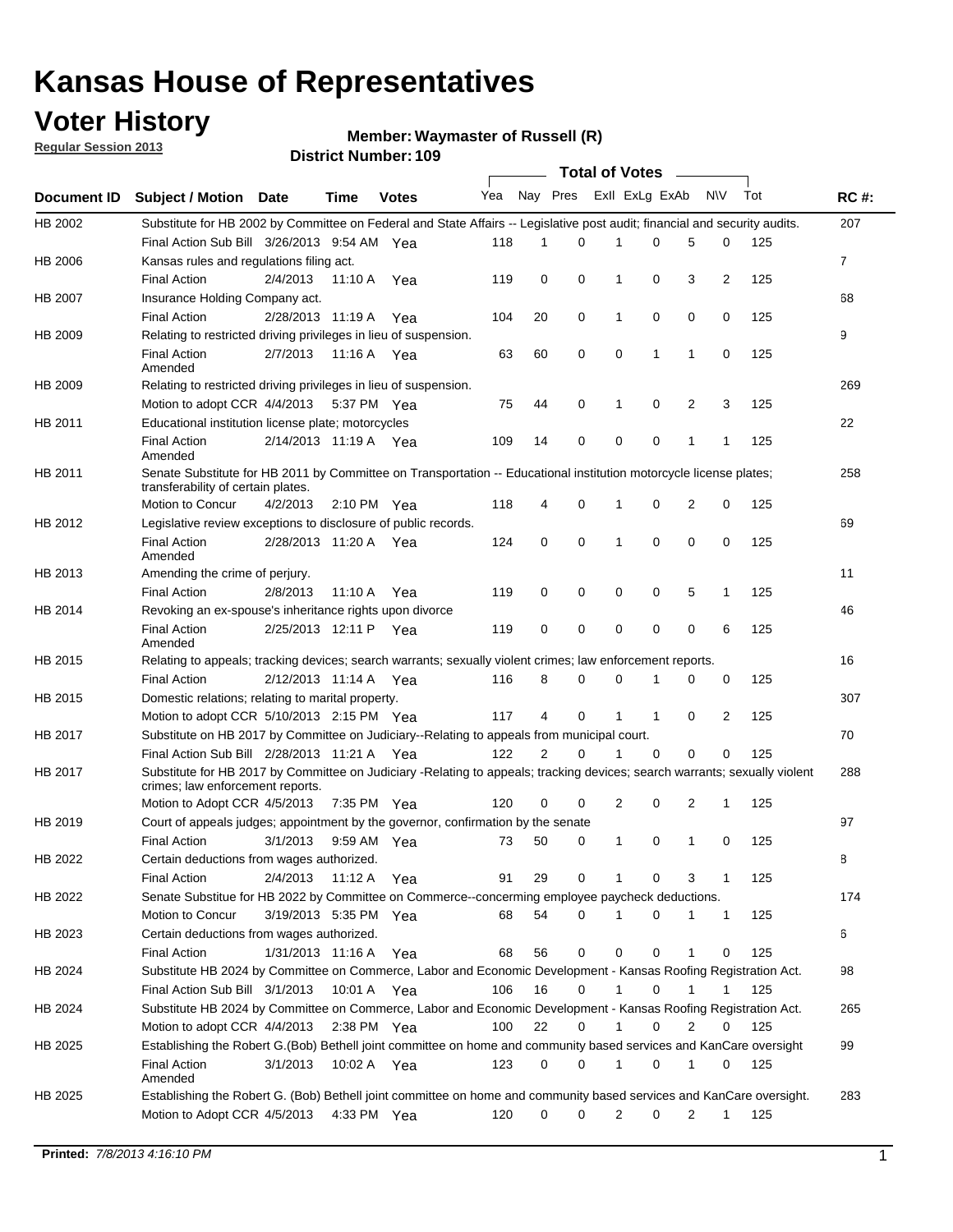## **Voter History**

**Regular Session 2013**

#### **Waymaster of Russell (R)**

|                    |                                                                                                                                                                                                                                                        |                       |         |              |     |             | <b>Total of Votes</b> |                |                |   |           |     |             |
|--------------------|--------------------------------------------------------------------------------------------------------------------------------------------------------------------------------------------------------------------------------------------------------|-----------------------|---------|--------------|-----|-------------|-----------------------|----------------|----------------|---|-----------|-----|-------------|
| <b>Document ID</b> | <b>Subject / Motion Date</b>                                                                                                                                                                                                                           |                       | Time    | <b>Votes</b> | Yea | Nay Pres    |                       |                | Exll ExLg ExAb |   | <b>NV</b> | Tot | <b>RC#:</b> |
| HB 2028            | Providing for venue in Shawnee County District Court in certain forfeiture proceedings                                                                                                                                                                 |                       |         |              |     |             |                       |                |                |   |           |     | 12          |
|                    | <b>Final Action</b><br>Amended                                                                                                                                                                                                                         | 2/8/2013              |         | 11:12 A Yea  | 119 | 1           | $\Omega$              | 0              | 0              | 5 | 0         | 125 |             |
| HB 2028            | Providing for venue in Shawnee County District Court in certain forfeiture proceedings<br>Motion to Concur                                                                                                                                             |                       |         |              |     |             |                       |                |                |   |           |     | 199         |
|                    |                                                                                                                                                                                                                                                        | 3/25/2013 9:36 AM Yea |         |              | 120 | 0           | 0                     | $\overline{2}$ | 0              | 2 | 1         | 125 |             |
| HB 2030            | Creating wounded warrior deer hunting permits for injured combat veterans.<br><b>Final Action</b>                                                                                                                                                      | 2/15/2013 11:16 A     |         | Yea          | 115 | 0           | 0                     | 2              | 2              | 3 | 3         | 125 | 25          |
| HB 2033            | Amended<br>Concerning the regulation of knives                                                                                                                                                                                                         |                       |         |              |     |             |                       |                |                |   |           |     | 143         |
|                    | <b>Final Action</b>                                                                                                                                                                                                                                    | 3/7/2013              | 12:12 P | Yea          | 93  | 28          | 0                     | 1              | 0              | 3 | 0         | 125 |             |
| HB 2033            | Concerning the regulation of knives.                                                                                                                                                                                                                   |                       |         |              |     |             |                       |                |                |   |           |     | 270         |
|                    | Motion to adopt CCR 4/4/2013                                                                                                                                                                                                                           |                       |         | 5:43 PM Yea  | 95  | 26          | 0                     |                | 0              | 3 | 0         | 125 |             |
| HB 2034            | Human trafficking; crimes of commercial sexual exploitation of a child, selling sexual relations, promoting the sale of sexual<br>relations and buying sexual relations; children in need of care; staff secure faciliies.                             |                       |         |              |     |             |                       |                |                |   |           |     | 17          |
|                    | <b>Final Action</b><br>Amended                                                                                                                                                                                                                         | 2/12/2013 11:16 A Yea |         |              | 124 | $\Omega$    | 0                     | 0              | 1              | 0 | 0         | 125 |             |
| HB 2034            | S Sub for HB 2034 by Committee on Judiciary - Human trafficking; crimes of commercial sexual exploitation of a child, selling<br>sexual relations, promoting the sale of sexual relations and buying sexual relations; children in need of care; staff |                       |         |              |     |             |                       |                |                |   |           |     | 282         |
|                    | Motion to Adopt CCR 4/5/2013 4:18 PM Yea                                                                                                                                                                                                               |                       |         |              | 120 | $\Omega$    | 0                     | 2              | 0              | 2 | 1         | 125 |             |
| HB 2035            | Cities; experience requirements for plumbers, electricians and certain mechanical contractors.                                                                                                                                                         |                       |         |              |     |             |                       |                |                |   |           |     | 29          |
|                    | <b>Final Action</b>                                                                                                                                                                                                                                    | 2/18/2013 11:16 A     |         | Yea          | 117 | 2           | 0                     | 2              | 0              | 4 | 0         | 125 |             |
| HB 2037            | Public property; religious displays; other displays.                                                                                                                                                                                                   |                       |         |              |     |             |                       |                |                |   |           |     | 176         |
|                    | <b>Final Action</b>                                                                                                                                                                                                                                    | 3/20/2013 10:27 A     |         | Yea          | 120 | 3           | 0                     | 1              | 0              | 1 | 0         | 125 |             |
| HB 2041            | Criminal history record information; definition; municipal court reporting; district court reporting.                                                                                                                                                  |                       |         |              |     |             |                       |                |                |   |           |     | 19          |
|                    | <b>Final Action</b>                                                                                                                                                                                                                                    | 2/13/2013 11:23 A     |         | Yea          | 119 | 3           | 0                     | 0              | 0              | 3 | 0         | 125 |             |
| HB 2042            | Appraisal of property for taxation purposes; appeals; changes.                                                                                                                                                                                         |                       |         |              |     |             |                       |                |                |   |           |     | 158         |
|                    | <b>Final Action</b><br>Amended                                                                                                                                                                                                                         | 3/18/2013 11:19 A     |         | Yea          | 109 | 12          | 0                     | 2              | 0              | 2 | 0         | 125 |             |
| HB 2043            | Aggravated battery; driving under the influence.                                                                                                                                                                                                       |                       |         |              |     |             |                       |                |                |   |           |     | 100         |
|                    | <b>Final Action</b><br>Amended                                                                                                                                                                                                                         | 3/1/2013              |         | 10:03 A Yea  | 123 | $\mathbf 0$ | 0                     | 1              | 0              |   | 0         | 125 |             |
| HB 2043            | Senate Substitute for HB 2043 by Committee on Judiciary - Attorney general; duties and responsibilities; notice of intent to<br>seek the death penalty.                                                                                                |                       |         |              |     |             |                       |                |                |   |           |     | 271         |
|                    | Motion to adopt CCR 4/4/2013                                                                                                                                                                                                                           |                       |         | 5:48 PM Yea  | 121 | 0           | 0                     |                | 0              | 3 | 0         | 125 |             |
| HB 2044            | Increasing the penalty for a person who distributes a controlled substance that causes great bodily harm or death.                                                                                                                                     |                       |         |              |     |             |                       |                |                |   |           |     | 101         |
|                    | <b>Final Action</b><br>Amended                                                                                                                                                                                                                         | 3/1/2013              | 10:05 A | Yea          | 112 | 11          | 0                     |                | 0              |   | 0         | 125 |             |
| HB 2047            | Requiring certain municipalities to vote to increase property tax revenues over previous year when such increase exceeds<br>inflation; publication.                                                                                                    |                       |         |              |     |             |                       |                |                |   |           |     | 186         |
|                    | <b>Final Action</b><br>Amended                                                                                                                                                                                                                         | 3/21/2013 11:29 A Nay |         |              | 68  | 53          | 0                     |                | 0              | 3 | 0         | 125 |             |
| HB 2049            | Kansas department of agriculture; increasing certain fees and eliminating sunsets on various program fees.                                                                                                                                             |                       |         |              |     |             |                       |                |                |   |           |     | 59          |
|                    | Final Action<br>Amended                                                                                                                                                                                                                                | 2/27/2013 12:23 P     |         | Yea          | 77  | 46          | 0                     | 1              | 0              | 1 | 0         | 125 |             |
| HB 2049            | Kansas department of agriculture; increasing certain fees; concerning sunsets on various program fees.                                                                                                                                                 |                       |         |              |     |             |                       |                |                |   |           |     | 324         |
|                    | Motion to adopt CCR 6/2/2013                                                                                                                                                                                                                           |                       | 12:28 A | Nav          | 45  | 64          | 0                     | 1              | 0              | 6 | 9         | 125 |             |
| HB 2050            | Agriculture; agricultural chemical registration; pesticide business liablity insurance; repeal of the Kansas agricultural liming<br>materials act.                                                                                                     |                       |         |              |     |             |                       |                |                |   |           |     | 60          |
|                    | <b>Final Action</b><br>Amended                                                                                                                                                                                                                         | 2/27/2013 12:25 P     |         | Yea          | 103 | 20          | 0                     | 1              | 0              | 1 | 0         | 125 |             |
| HB 2051            | Substitute for HB 2051 by Committee on Agriculture and Natural Resources--Amending provisions relating to dams,<br>obstructions, sstreams and water flex accounts and transfer permits.                                                                |                       |         |              |     |             |                       |                |                |   |           |     | 50          |
|                    | Final Action Sub Bill 2/26/2013 2:12 PM Yea                                                                                                                                                                                                            |                       |         |              | 117 | 2           | 0                     | 0              | 0              | 0 | 6         | 125 |             |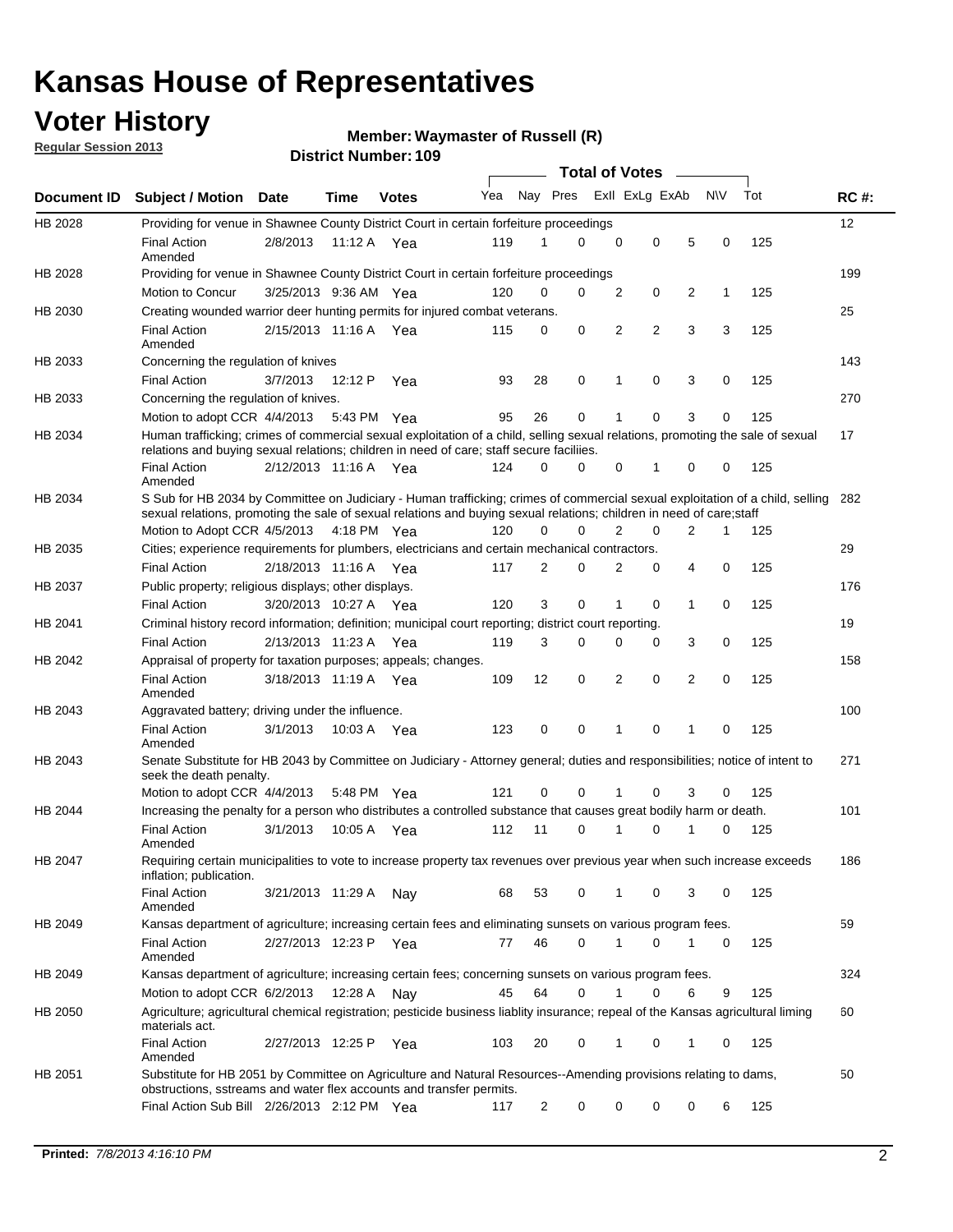## **Voter History**

**Waymaster of Russell (R)**

**Regular Session 2013**

|             |                                                                                                                                                                                                                                          |                       |             | טטו דיסעווווארדיטוווטרע |     |                |          | <b>Total of Votes</b> |                | $\sim$         |                |             |     |             |
|-------------|------------------------------------------------------------------------------------------------------------------------------------------------------------------------------------------------------------------------------------------|-----------------------|-------------|-------------------------|-----|----------------|----------|-----------------------|----------------|----------------|----------------|-------------|-----|-------------|
| Document ID | <b>Subject / Motion Date</b>                                                                                                                                                                                                             |                       | <b>Time</b> | <b>Votes</b>            | Yea |                | Nay Pres |                       | Exll ExLg ExAb |                |                | <b>NV</b>   | Tot | <b>RC#:</b> |
| HB 2052     | Discharging a firearm inside or into a city; unlawful acts; exceptions.                                                                                                                                                                  |                       |             |                         |     |                |          |                       |                |                |                |             |     | 155         |
|             | <b>Final Action</b><br>Amended                                                                                                                                                                                                           | 3/14/2013 11:20 A Yea |             |                         | 121 | $\overline{2}$ | 0        |                       | 0              | 0              | $\overline{2}$ | 0           | 125 |             |
| HB 2052     | Senate Substitute for HB 2052 by Committee on Federal and State Affairs - Concerning firearms; personal and family<br>protection act; concealed handguns in public building; other changes; unlawful discharge of a firearm inside city. |                       |             |                         |     |                |          |                       |                |                |                |             |     | 300         |
|             | Motion to Adopt CCR 4/5/2013 10:24 P Yea                                                                                                                                                                                                 |                       |             |                         | 104 | 16             | $\Omega$ |                       | 2              | 0              | 2              | 1           | 125 |             |
| HB 2055     | Personal and Familly Protection Act; public buildings; adequate security.                                                                                                                                                                |                       |             |                         |     |                |          |                       |                |                |                |             |     | 156         |
|             | <b>Final Action</b><br>Amended                                                                                                                                                                                                           | 3/14/2013 11:26 A Yea |             |                         | 84  | 38             | 0        |                       | 0              | 0              | 2              | 1           | 125 |             |
| HB 2057     | Concerning property taxation; relating to county appraisers; appointing interim appraiser.                                                                                                                                               |                       |             |                         |     |                |          |                       |                |                |                |             |     | 208         |
|             | <b>Final Action</b>                                                                                                                                                                                                                      | 3/26/2013 9:55 AM Yea |             |                         | 119 | 0              | 0        |                       | $\mathbf{1}$   | 0              | 5              | 0           | 125 |             |
| HB 2058     | Taxation of helium and certain other gases under mineral severance tax, and prohibition of certain refunds related thereto.                                                                                                              |                       |             |                         |     |                |          |                       |                |                |                |             |     | 159         |
|             | <b>Final Action</b>                                                                                                                                                                                                                      | 3/18/2013 11:21 A Yea |             |                         | 119 | 2              | 0        |                       | $\overline{2}$ | $\Omega$       | 2              | $\Omega$    | 125 |             |
| HB 2059     | Income tax deductions and modifications and severance tax exemptions; basis of partner's interest and shareholder's stock;<br>statutory clarification.                                                                                   |                       |             |                         |     |                |          |                       |                |                |                |             |     | 14          |
|             | <b>Final Action</b><br>Amended                                                                                                                                                                                                           | 2/11/2013 11:42 A     |             | Yea                     | 122 | 2              |          | 0                     | 0              | 0              | 1              | 0           | 125 |             |
| HB 2059     | Income tax deductions and modifications and severance tax exemptions; basis of partner's interest and shareholder's stock;<br>statutory clarification.                                                                                   |                       |             |                         |     |                |          |                       |                |                |                |             |     | 293         |
|             | <b>Motion to Concur</b>                                                                                                                                                                                                                  | 4/5/2013              | 8:14 PM     | Nav                     | 0   | - 120          | 0        |                       | 2              | 0              | $\overline{2}$ | 1           | 125 |             |
| HB 2059     | Income tax rates, deductions and credits; rural opportunity zones; sales tax rates and distribution of revenue; severance tax;<br>and property tax exemptions for IRB property and property damaged by natural disaster.                 |                       |             |                         |     |                |          |                       |                |                |                |             |     | 322         |
|             | Motion to adopt CCR 6/2/2013                                                                                                                                                                                                             |                       | 12:11 A     | Yea                     | 69  | 45             | 0        |                       | $\mathbf{1}$   | $\Omega$       | 6              | 4           | 125 |             |
| HB 2060     | Prohibiting certain confined persons from receiving food sales tax refunds and homestead property tax refunds.                                                                                                                           |                       |             |                         |     |                |          |                       |                |                |                |             |     | 10          |
|             | <b>Final Action</b><br>Amended                                                                                                                                                                                                           | 2/7/2013              | 11:18 A     | Yea                     | 123 | $\mathbf 0$    | 0        |                       | $\Omega$       | 1              | 1              | 0           | 125 |             |
| HB 2065     | Creating the crime of home improvement fraud.                                                                                                                                                                                            |                       |             |                         |     |                |          |                       |                |                |                |             |     | 20          |
|             | <b>Final Action</b><br>Amended                                                                                                                                                                                                           | 2/13/2013 11:26 A Yea |             |                         | 106 | 16             | 0        |                       | $\mathbf 0$    | 0              | 3              | 0           | 125 |             |
| HB 2066     | Physical therapists; evaluation and treatment of patients.                                                                                                                                                                               |                       |             |                         |     |                |          |                       |                |                |                |             |     | 26          |
|             | <b>Final Action</b><br>Amended                                                                                                                                                                                                           | 2/15/2013 11:18 A Yea |             |                         | 98  | 16             | 0        |                       | 2              | $\overline{2}$ | 3              | 4           | 125 |             |
| HB 2067     | Board of nursing; assistant attorneys general.                                                                                                                                                                                           |                       |             |                         |     |                |          |                       |                |                |                |             |     | 15          |
|             | <b>Final Action</b>                                                                                                                                                                                                                      | 2/11/2013 11:44 A Yea |             |                         | 123 | 1              | 0        |                       | 0              | 0              | 1              | 0           | 125 |             |
| HB 2069     | Public policy; certain city ordinances and county resolutions declared void.                                                                                                                                                             |                       |             |                         |     |                |          |                       |                |                |                |             |     | 102         |
|             | <b>Final Action</b><br>Amended                                                                                                                                                                                                           | 3/1/2013              | 10:06 A     | Yea                     | 92  | 31             | $\Omega$ |                       | 1              | $\Omega$       | 1              | $\mathbf 0$ | 125 |             |
| HB 2069     | Public policy; certain city ordinances and county resolutions declared void.                                                                                                                                                             |                       |             |                         |     |                |          |                       |                |                |                |             |     | 292         |
|             | <b>Motion to Concur</b>                                                                                                                                                                                                                  | 4/5/2013              |             | 8:04 PM Yea             | 88  | 32             | 0        |                       | 2              | 0              | $\overline{2}$ | 1           | 125 |             |
| HB 2070     | Appearance bond conditions; surety and bounty hunter regulation.                                                                                                                                                                         |                       |             |                         |     |                |          |                       |                |                |                |             |     | 103         |
|             | <b>Final Action</b><br>Amended                                                                                                                                                                                                           | 3/1/2013              |             | 10:08 A Yea             | 122 | $\mathbf{1}$   | 0        |                       | $\mathbf{1}$   | 0              | 1              | 0           | 125 |             |
| HB 2074     | Cities and counties; solid waste disposal areas; restrictions.                                                                                                                                                                           |                       |             |                         |     |                |          |                       |                |                |                |             |     | 139         |
|             | <b>Emergency Final</b><br><b>Action Amend</b>                                                                                                                                                                                            | 3/1/2013              |             | 1:11 PM Yea             | 102 | 19             | 0        |                       | 1              | 0              | 1              | 2           | 125 |             |
| HB 2075     | Cities; qualifications and rehabilitation of abandoned property.                                                                                                                                                                         |                       |             |                         |     |                |          |                       |                |                |                |             |     | 61          |
|             | <b>Final Action</b><br>Amended                                                                                                                                                                                                           | 2/27/2013 12:27 P Yea |             |                         | 72  | 51             | 0        |                       | 1              | 0              | 1              | 0           | 125 |             |
| HB 2077     | Granting professional licenses to military service members.<br><b>Final Action</b><br>Amended                                                                                                                                            | 2/26/2013 2:13 PM Yea |             |                         | 119 | 0              | 0        |                       | $\overline{2}$ | 0              | $\overline{2}$ | 2           | 125 | 51          |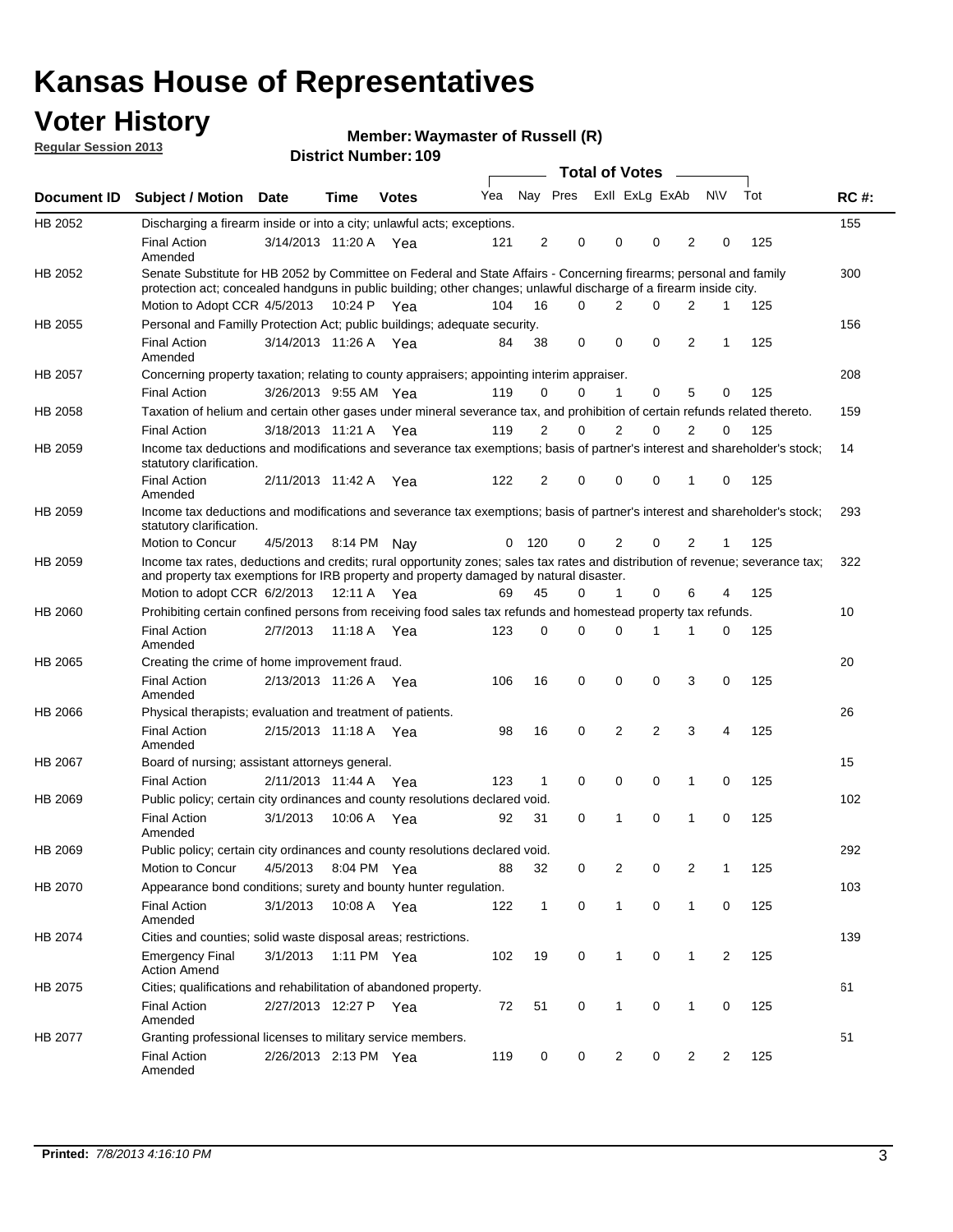## **Voter History**

**Waymaster of Russell (R)**

**Regular Session 2013**

|             |                                                                                                                                                                                                       |                       |         | <b>DISTING MATTING!</b> 103 |     |              |          |                | Total of Votes – |                |             |     |             |
|-------------|-------------------------------------------------------------------------------------------------------------------------------------------------------------------------------------------------------|-----------------------|---------|-----------------------------|-----|--------------|----------|----------------|------------------|----------------|-------------|-----|-------------|
| Document ID | <b>Subject / Motion Date</b>                                                                                                                                                                          |                       | Time    | <b>Votes</b>                | Yea |              | Nay Pres |                | Exll ExLg ExAb   |                | <b>NV</b>   | Tot | <b>RC#:</b> |
| HB 2078     | Authorizing certain licensing boards to accept education, training or experience completed in the military towards licensure in<br>this state.                                                        |                       |         |                             |     |              |          |                |                  |                |             |     | 52          |
|             | <b>Final Action</b><br>Amended                                                                                                                                                                        | 2/26/2013 2:14 PM Yea |         |                             | 119 | 0            | 0        | 2              | 0                | $\overline{2}$ | 2           | 125 |             |
| HB 2078     | Authorizing certain licensing boards to accept education, training or experience of military service members towards obtaining 275<br>licensure in this state.                                        |                       |         |                             |     |              |          |                |                  |                |             |     |             |
|             | Motion to adopt CCR 4/5/2013                                                                                                                                                                          |                       | 11:42 A | Yea                         | 120 | 0            | 0        | $\overline{2}$ | 0                | 3              | 0           | 125 |             |
| HB 2081     | Forfeiture of property related to violations of certain criminal acts.                                                                                                                                |                       |         |                             |     |              |          |                |                  |                |             |     | 18          |
|             | <b>Final Action</b><br>Amended                                                                                                                                                                        | 2/12/2013 11:17 A Yea |         |                             | 124 | 0            | 0        | 0              | 1                | 0              | 0           | 125 |             |
| HB 2081     | Forfeiture of property related to violations of certain criminal acts.                                                                                                                                |                       |         |                             |     |              |          |                |                  |                |             |     | 306         |
|             | Motion to adopt CCR 5/10/2013 10:38 A                                                                                                                                                                 |                       |         | Yea                         | 121 | 0            | 0        | 1              | 1                | 2              | 0           | 125 |             |
| HB 2083     | Public employees relations boards; assessment of certain costs.                                                                                                                                       |                       |         |                             |     |              |          |                |                  |                |             |     | 104         |
|             | <b>Final Action</b><br>Amended                                                                                                                                                                        | 3/1/2013              | 10:09 A | Yea                         | 87  | 36           | 0        | 1              | 0                | 1              | $\mathbf 0$ | 125 |             |
| HB 2084     | Tax credits for community services contributions; youth apprenticeship and entrepreneurship.                                                                                                          |                       |         |                             |     |              |          |                |                  |                |             |     | 105         |
|             | <b>Final Action</b><br>Amended                                                                                                                                                                        | 3/1/2013              | 10:11 A | Yea                         | 120 | 3            | 0        | 1              | 0                | 1              | 0           | 125 |             |
| HB 2084     | Tax credits for community services contributions; youth apprenticeship and entrepreneurship.                                                                                                          |                       |         |                             |     |              |          |                |                  |                |             |     | 316         |
|             | Sub Motion to Concur 5/24/2013 9:33 AM Nav                                                                                                                                                            |                       |         |                             | 5   | 109          | 0        |                | $\Omega$         | 9              | 1           | 125 |             |
| HB 2086     | Eligible infrastructure costs for tax increment financing and community improvement districts; bond repayment tax revenue<br>pledge requirements.                                                     |                       |         |                             |     |              |          |                |                  |                |             |     | 160         |
|             | <b>Final Action</b>                                                                                                                                                                                   | 3/18/2013 11:24 A     |         | Yea                         | 61  | 60           | 0        | 2              | 0                | $\overline{2}$ | 0           | 125 |             |
| HB 2086     | Eligible infrastructure costs for tax increment financing and community improvement districts; bond repayment tax revenue<br>pledge requirements.                                                     |                       |         |                             |     |              |          |                |                  |                |             |     | 173         |
|             | <b>Final Action</b>                                                                                                                                                                                   | 3/19/2013 5:25 PM     |         | Yea                         | 81  | 41           | 0        | 1              | 0                | 1              | 1           | 125 |             |
| HB 2091     | Publication of delinguent personal property tax statements.                                                                                                                                           |                       |         |                             |     |              |          |                |                  |                |             |     | 161         |
|             | <b>Final Action</b><br>Amended                                                                                                                                                                        | 3/18/2013 11:25 A     |         | Yea                         | 81  | 40           | 0        | $\overline{2}$ | 0                | $\overline{2}$ | 0           | 125 |             |
| HB 2093     | Amending the crime of identity theft.                                                                                                                                                                 |                       |         |                             |     |              |          |                |                  |                |             |     | 106         |
|             | <b>Final Action</b><br>Amended                                                                                                                                                                        | 3/1/2013              | 10:12 A | Yea                         | 123 | 0            | 0        |                | 0                | 1              | 0           | 125 |             |
| HB 2093     | Senate Substitute for HB 2093 by Committee on Judiciary - Identity theft and identity fraud; unlawful acts concerning<br>computers; DNA testing and exculpatory evidence; murder in the first degree. |                       |         |                             |     |              |          |                |                  |                |             |     | 289         |
|             | Motion to Adopt CCR 4/5/2013 7:49 PM Yea                                                                                                                                                              |                       |         |                             | 118 | 2            | 0        | 2              | 0                | 2              | 1           | 125 |             |
| HB 2094     | Student electronic privacy at public and private postsecondary educational institutions.<br><b>Final Action</b><br>Amended                                                                            | 3/19/2013 10:33 A     |         | Yea                         | 123 | 0            | 0        | 1              | 0                | 1              | 0           | 125 | 164         |
| HB 2096     | Local governmental entities and investment of public moneys.                                                                                                                                          |                       |         |                             |     |              |          |                |                  |                |             |     | 23          |
|             | <b>Final Action</b>                                                                                                                                                                                   | 2/14/2013 11:21 A     |         | Yea                         | 123 | 0            | 0        | 0              | 0                | 1              | 1           | 125 |             |
| HB 2099     | Insurance- updating certain statutory references.                                                                                                                                                     |                       |         |                             |     |              |          |                |                  |                |             |     | 71          |
|             | <b>Final Action</b><br>Amended                                                                                                                                                                        | 2/28/2013 11:23 A     |         | Yea                         | 124 | 0            | 0        | $\mathbf{1}$   | 0                | 0              | 0           | 125 |             |
| HB 2101     | Interstate transmission siting compact.                                                                                                                                                               |                       |         |                             |     |              |          |                |                  |                |             |     | 209         |
|             | Final Action<br>Amended                                                                                                                                                                               | 3/26/2013 9:56 AM Yea |         |                             | 118 | $\mathbf{1}$ | 0        | 1              | 0                | 5              | 0           | 125 |             |
| HB 2105     | Substitute HB 2105 by Committee on Commerce, Labor and Economic Development - Employment security law.                                                                                                |                       |         |                             |     |              |          |                |                  |                |             |     | 107         |
|             | Final Action Sub Bill 3/1/2013                                                                                                                                                                        |                       |         | 10:13 A Yea                 | 88  | 35           | 0        | 1              | 0                | 1              | 0           | 125 |             |
| HB 2105     | Substitute HB 2105 by Committee on Commerce, Labor and Economic Development - Employment security law.                                                                                                |                       |         |                             |     |              |          |                |                  |                |             |     | 298         |
|             | Motion to adopt CCR 4/5/2013                                                                                                                                                                          |                       |         | 9:46 PM Yea                 | 89  | 31           | 0        | 2              | 0                | 2              | 1           | 125 |             |
| HB 2106     | Portable electronics insurance act.                                                                                                                                                                   |                       |         |                             |     |              |          |                |                  |                |             |     | 133         |
|             | <b>Emergency Final</b><br>Action                                                                                                                                                                      | 3/1/2013              |         | 1:03 PM Yea                 | 117 | 4            | 0        | $\mathbf{1}$   | 0                | $\mathbf{1}$   | 2           | 125 |             |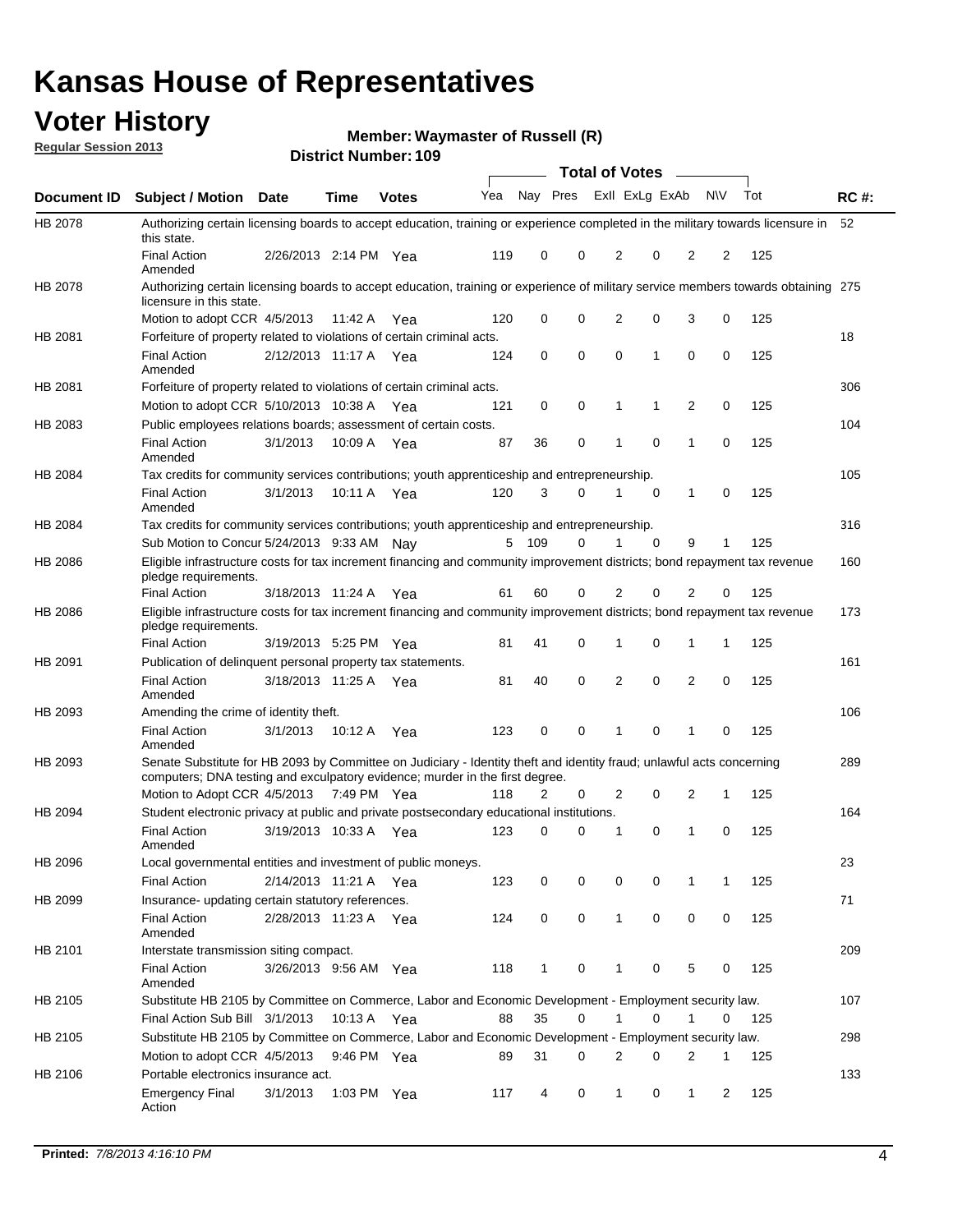## **Voter History**

**Waymaster of Russell (R)**

**Regular Session 2013**

|             |                                                                                                                                                                                                                                                                      |                       |             | טטו דיסטווווטרו ועווסו |     |                |             | <b>Total of Votes</b> |   | $\sim$         |                |     |             |
|-------------|----------------------------------------------------------------------------------------------------------------------------------------------------------------------------------------------------------------------------------------------------------------------|-----------------------|-------------|------------------------|-----|----------------|-------------|-----------------------|---|----------------|----------------|-----|-------------|
| Document ID | <b>Subject / Motion Date</b>                                                                                                                                                                                                                                         |                       | <b>Time</b> | <b>Votes</b>           | Yea | Nay Pres       |             | Exll ExLg ExAb        |   |                | <b>NV</b>      | Tot | <b>RC#:</b> |
| HB 2107     | Insurance; enacting the electronic notice and document act.                                                                                                                                                                                                          |                       |             |                        |     |                |             |                       |   |                |                |     | 134         |
|             | <b>Emergency Final</b><br><b>Action Amend</b>                                                                                                                                                                                                                        | 3/1/2013              | 1:04 PM Yea |                        | 121 | 0              | 0           | 1                     | 0 | 1              | 2              | 125 |             |
| HB 2107     | Insurance; enacting the electronic notice and document act, return of premiums separate from the notice of adverse<br>underwriting decision, statutory updates, uninsurable health plan increase in lifetime limit, mandate lite, certain company<br>dividend plans. |                       |             |                        |     |                |             |                       |   |                |                |     | 281         |
|             | Motion to Adopt CCR 4/5/2013                                                                                                                                                                                                                                         |                       | 4:06 PM     | Nav                    | 69  | 50             | 0           | 2                     | 0 | 3              | $\mathbf{1}$   | 125 |             |
| HB 2109     | School finance; military pupil count.                                                                                                                                                                                                                                |                       |             |                        |     |                |             |                       |   |                |                |     | 108         |
|             | <b>Final Action</b>                                                                                                                                                                                                                                                  | 3/1/2013              | 10:15A      | Yea                    | 104 | 19             | 0           | 1                     | 0 | $\mathbf{1}$   | 0              | 125 |             |
| HB 2109     | Enacting the Kansas children's protection act.                                                                                                                                                                                                                       |                       |             |                        |     |                |             |                       |   |                |                |     | 277         |
|             | Motion to Adopt CCR 4/5/2013                                                                                                                                                                                                                                         |                       | 12:31 P     | Yea                    | 116 | $\overline{2}$ | 0           | 2                     | 0 | 3              | $\overline{2}$ | 125 |             |
| HB 2112     | Campaign finance; transfer of campaign money to another candidacy.                                                                                                                                                                                                   |                       |             |                        |     |                |             |                       |   |                |                |     | 72          |
|             | <b>Final Action</b><br>Amended                                                                                                                                                                                                                                       | 2/28/2013 11:25 A Yea |             |                        | 95  | 29             | 0           | 1                     | 0 | 0              | 0              | 125 |             |
| HB 2114     | Debt setoff; collection assistance fee.                                                                                                                                                                                                                              |                       |             |                        |     |                |             |                       |   |                |                |     | 21          |
|             | <b>Final Action</b>                                                                                                                                                                                                                                                  | 2/13/2013 11:34 A     |             | Yea                    | 90  | 32             | 0           | 0                     | 0 | 3              | 0              | 125 |             |
| HB 2115     | Relating to the employment of retired judges and justices.                                                                                                                                                                                                           |                       |             |                        |     |                |             |                       |   |                |                |     | 73          |
|             | <b>Final Action</b>                                                                                                                                                                                                                                                  | 2/28/2013 11:27 A     |             | Yea                    | 124 | 0              | $\mathbf 0$ | 1                     | 0 | 0              | 0              | 125 |             |
| HB 2115     | Courts; employment of retired judges and justices; court debt setoff.                                                                                                                                                                                                |                       |             |                        |     |                |             |                       |   |                |                |     | 309         |
|             | Motion to Adopt CCR 5/14/2013 2:14 PM Yea                                                                                                                                                                                                                            |                       |             |                        | 100 | 13             | 0           | 1                     | 0 | 9              | 2              | 125 |             |
| HB 2118     | Preservation of historic property; environs authority deleted.                                                                                                                                                                                                       |                       |             |                        |     |                |             |                       |   |                |                |     | 62          |
|             | <b>Final Action</b>                                                                                                                                                                                                                                                  | 2/27/2013 12:30 P     |             | Yea                    | 99  | 24             | 0           | 1                     | 0 | $\mathbf{1}$   | 0              | 125 |             |
| HB 2120     | Updating provisions relating to the Kansas bureau of investigations DNA database.                                                                                                                                                                                    |                       |             |                        |     |                |             |                       |   |                |                |     | 109         |
|             | <b>Final Action</b><br>Amended                                                                                                                                                                                                                                       | 3/1/2013              | 10:16 A     | Yea                    | 121 | 2              | 0           | 1                     | 0 | 1              | 0              | 125 |             |
| HB 2120     | Updating provisions relating to DNA collection and DNA evidence; amending the definition of a bet for purposes of the Kansas 302<br>criminal code; sentencing for possession of a firearm during a drug felony                                                       |                       |             |                        |     |                |             |                       |   |                |                |     |             |
|             | Motion to adopt CCR 5/9/2013                                                                                                                                                                                                                                         |                       | 11:32 A Yea |                        | 74  | 49             | 0           |                       | 0 | 1              | 0              | 125 |             |
| HB 2122     | Real estate brokers and salespersons; licensing requirements; sales transaction requirements.                                                                                                                                                                        |                       |             |                        |     |                |             |                       |   |                |                |     | 37          |
|             | <b>Final Action</b><br>Amended                                                                                                                                                                                                                                       | 2/20/2013 11:13 A Yea |             |                        | 121 | 1              | $\Omega$    |                       | 0 | 2              | 0              | 125 |             |
| HB 2125     | Increasing real estate broker's and salesperson's license fees.                                                                                                                                                                                                      |                       |             |                        |     |                |             |                       |   |                |                |     | 38          |
|             | <b>Final Action</b>                                                                                                                                                                                                                                                  | 2/20/2013 12:16 P     |             | Yea                    | 71  | 50             | 1           | 0                     | 0 | 0              | 3              | 125 |             |
| HB 2128     | Open records act; exceptions.                                                                                                                                                                                                                                        |                       |             |                        |     |                |             |                       |   |                |                |     | 74          |
|             | <b>Final Action</b><br>Amended                                                                                                                                                                                                                                       | 2/28/2013 11:28 A     |             | Yea                    | 124 | 0              | 0           | 1                     | 0 | 0              | 0              | 125 |             |
| HB 2128     | Open records act; exceptions.                                                                                                                                                                                                                                        |                       |             |                        |     |                |             |                       |   |                |                |     | 259         |
|             | Motion to Concur                                                                                                                                                                                                                                                     | 4/3/2013              | 10:29 A     | Yea                    | 119 | 0              | 0           | 1                     | 0 | 3              | $\overline{2}$ | 125 |             |
| HB 2130     | Elections; petition circulators.                                                                                                                                                                                                                                     |                       |             |                        |     |                |             |                       |   |                |                |     | 30          |
|             | <b>Final Action</b>                                                                                                                                                                                                                                                  | 2/18/2013 11:17 A     |             | Yea                    | 118 | $\mathbf{1}$   | 0           | $\overline{c}$        | 0 | 4              | 0              | 125 |             |
| HB 2135     | Property tax exemption; military housing.                                                                                                                                                                                                                            |                       |             |                        |     |                |             |                       |   |                |                |     | 162         |
|             | <b>Final Action</b>                                                                                                                                                                                                                                                  | 3/18/2013 11:27 A     |             | Yea                    | 117 | 4              | 0           | $\overline{c}$        | 0 | $\overline{2}$ | 0              | 125 |             |
| HB 2138     | Repealing statutes related to oil and gas.                                                                                                                                                                                                                           |                       |             |                        |     |                |             |                       |   |                |                |     | 53          |
|             | <b>Final Action</b><br>Amended                                                                                                                                                                                                                                       | 2/26/2013 2:16 PM Yea |             |                        | 119 | 0              | 0           | 2                     | 0 | $\overline{2}$ | $\overline{2}$ | 125 |             |
| HB 2139     | Canceled warrants.                                                                                                                                                                                                                                                   |                       |             |                        |     |                |             |                       |   |                |                |     | 75          |
|             | <b>Final Action</b><br>Amended                                                                                                                                                                                                                                       | 2/28/2013 11:30 A     |             | Yea                    | 99  | 25             | 0           | 1                     | 0 | 0              | 0              | 125 |             |
| HB 2139     | Canceled warrants.                                                                                                                                                                                                                                                   |                       |             |                        |     |                |             |                       |   |                |                |     | 266         |
|             | Motion to Concur                                                                                                                                                                                                                                                     | 4/4/2013              | 2:40 PM     | Yea                    | 114 | 8              | 0           | 1                     | 0 | 2              | 0              | 125 |             |
| HB 2140     | Repealing K.S.A. 72-60b03                                                                                                                                                                                                                                            |                       |             |                        |     |                |             |                       |   |                |                |     | 39          |
|             | <b>Final Action</b>                                                                                                                                                                                                                                                  | 2/20/2013 12:17 P     |             | Yea                    | 122 | 0              | 0           | 0                     | 0 | 0              | 3              | 125 |             |
|             |                                                                                                                                                                                                                                                                      |                       |             |                        |     |                |             |                       |   |                |                |     |             |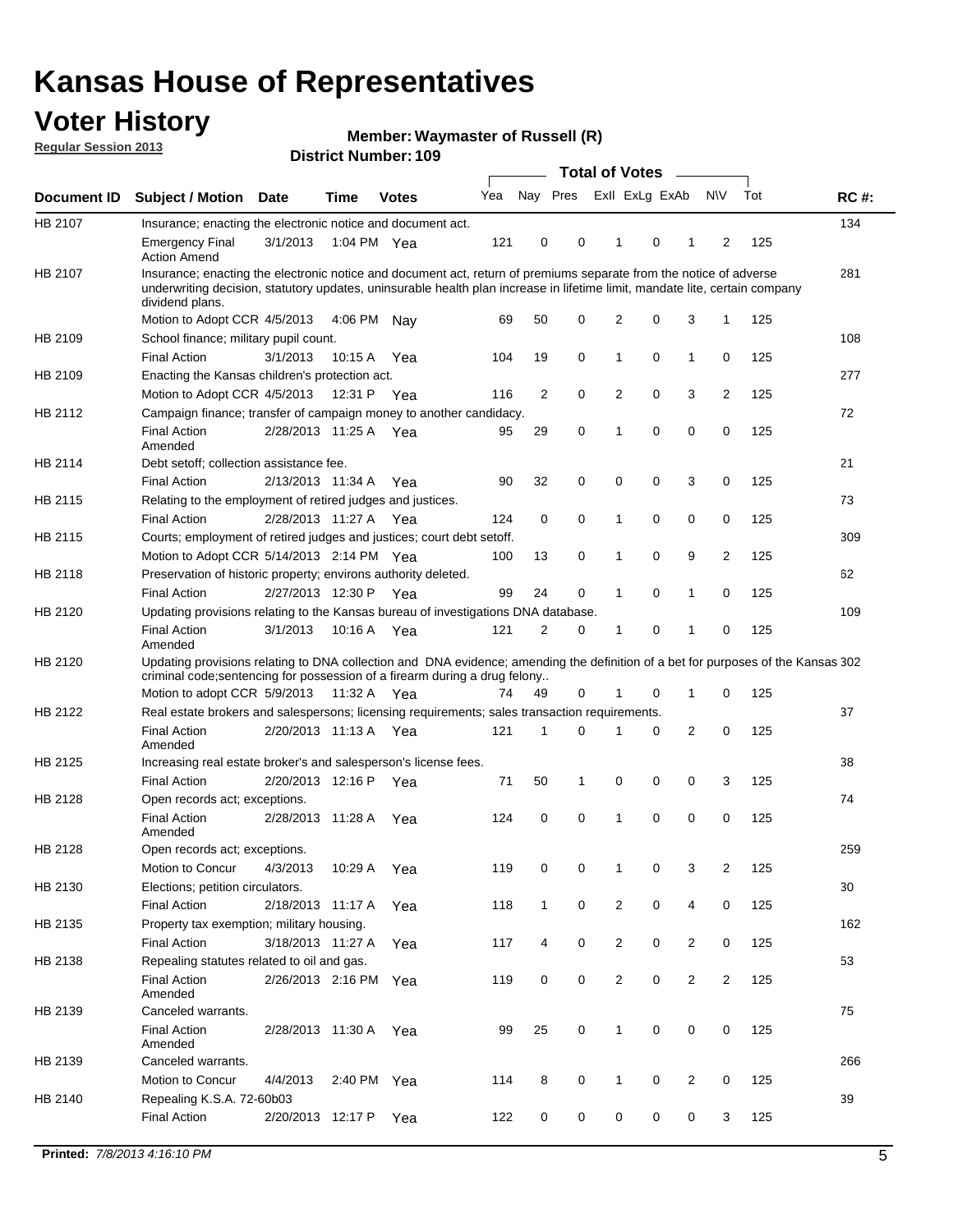## **Voter History**

**Waymaster of Russell (R)**

**Regular Session 2013**

|             |                                                                                                                                              |          |                       |              |     |             | <b>Total of Votes</b>   |              |   | $\sim 100$ m $^{-1}$ |           |     |             |
|-------------|----------------------------------------------------------------------------------------------------------------------------------------------|----------|-----------------------|--------------|-----|-------------|-------------------------|--------------|---|----------------------|-----------|-----|-------------|
| Document ID | <b>Subject / Motion Date</b>                                                                                                                 |          | Time                  | <b>Votes</b> | Yea |             | Nay Pres ExII ExLg ExAb |              |   |                      | <b>NV</b> | Tot | <b>RC#:</b> |
| HB 2141     | Repealer; elections process for certain unified school districts.                                                                            |          |                       |              |     |             |                         |              |   |                      |           |     | 24          |
|             | <b>Final Action</b>                                                                                                                          |          | 2/14/2013 11:23 A Yea |              | 123 | 0           | 0                       | 0            | 0 | 1                    | 1         | 125 |             |
| HB 2142     | Certain educational statutes concerning USD land transfers and higher education loan and grant programs.                                     |          |                       |              |     |             |                         |              |   |                      |           |     | 40          |
|             | <b>Final Action</b>                                                                                                                          |          | 2/20/2013 12:19 P Yea |              | 122 | 0           | 0                       | $\Omega$     | 0 | $\Omega$             | 3         | 125 |             |
| HB 2143     | Repealing outdated provisions relating to the purchase of certain real estate by the department of corrections.                              |          |                       |              |     |             |                         |              |   |                      |           |     | 34          |
|             | <b>Final Action</b>                                                                                                                          |          | 2/20/2013 11:09 A Yea |              | 122 | 0           | 0                       | 1            | 0 | $\overline{2}$       | 0         | 125 |             |
| HB 2144     | Repealing unnecessary statutes relating to juveniles.                                                                                        |          |                       |              |     |             |                         |              |   |                      |           |     | 76          |
|             | <b>Final Action</b>                                                                                                                          |          | 2/28/2013 11:32 A Yea |              | 124 | $\mathbf 0$ | 0                       | 1            | 0 | 0                    | 0         | 125 |             |
| HB 2145     | Repealing K.S.A. 75-5028; concerning the sale of real estate by the secretary of transportation.                                             |          |                       |              |     |             |                         |              |   |                      |           |     | 35          |
|             | <b>Final Action</b>                                                                                                                          |          | 2/20/2013 11:11 A Yea |              | 122 | 0           | 0                       | 1            | 0 | 2                    | 0         | 125 |             |
| HB 2146     | Repealing the cancer drug repository program K.S.A. 2012 Supp. 65-1664 through 65-1667 and amending K.S.A. 2012 Supp. 77<br>65-1636.         |          |                       |              |     |             |                         |              |   |                      |           |     |             |
|             | <b>Final Action</b>                                                                                                                          |          | 2/28/2013 11:33 A     | Yea          | 124 | 0           | 0                       | 1            | 0 | 0                    | 0         | 125 |             |
| HB 2147     | Repealer; use of metric system on certain road signs and markers, moving of heavy vehicles on bridges or culverts, interstate 94<br>bridges. |          |                       |              |     |             |                         |              |   |                      |           |     |             |
|             | <b>Final Action</b>                                                                                                                          | 3/1/2013 |                       | 9:52 AM Yea  | 123 | $\mathbf 0$ | 0                       |              | 0 | 1                    | 0         | 125 |             |
| HB 2148     | Repealers; postsecondary education scholarship provisions.                                                                                   |          |                       |              |     |             |                         |              |   |                      |           |     | 41          |
|             | <b>Final Action</b>                                                                                                                          |          | 2/20/2013 12:21 P     | Yea          | 106 | 16          | 0                       | $\mathbf 0$  | 0 | $\mathbf 0$          | 3         | 125 |             |
| HB 2149     | Repealers; postsecondary education student loans and tuition grants.                                                                         |          |                       |              |     |             |                         |              |   |                      |           |     | 42          |
|             | <b>Final Action</b>                                                                                                                          |          | 2/20/2013 12:22 P     | Yea          | 108 | 14          | 0                       | 0            | 0 | $\Omega$             | 3         | 125 |             |
| HB 2149     | Repealing a \$500,000 transfer from highway patrol training center fund to the state general fund.                                           |          |                       |              |     |             |                         |              |   |                      |           |     | 314         |
|             | Motion to Concur                                                                                                                             |          | 5/23/2013 10:22 A Yea |              | 113 | 0           | 0                       |              | 0 | 8                    | 3         | 125 |             |
| HB 2150     | Repealers; workforce development loan program act.                                                                                           |          |                       |              |     |             |                         |              |   |                      |           |     | 78          |
|             | <b>Final Action</b>                                                                                                                          |          | 2/28/2013 11:34 A Yea |              | 94  | 30          | 0                       | 1            | 0 | 0                    | 0         | 125 |             |
| HB 2150     | Senate Substitute for HB 2150 by Committee on Commerce--Concerning the Kansas employment first oversight commission.                         |          |                       |              |     |             |                         |              |   |                      |           |     | 267         |
|             | Motion to Concur                                                                                                                             |          | 4/4/2013 2:44 PM Yea  |              | 110 | 12          | 0                       | 1            | 0 | 2                    | 0         | 125 |             |
| HB 2151     | Repealers; report on medically underserved areas of the state.                                                                               |          |                       |              |     |             |                         |              |   |                      |           |     | 63          |
|             | <b>Final Action</b>                                                                                                                          |          | 2/27/2013 12:31 P     | Yea          | 123 | 0           | 0                       | 1            | 0 | 1                    | 0         | 125 |             |
| HB 2152     | Repealer: uniform land sales practices act.                                                                                                  |          |                       |              |     |             |                         |              |   |                      |           |     | 36          |
|             | <b>Final Action</b>                                                                                                                          |          | 2/20/2013 11:12 A     | Yea          | 122 | 0           | 0                       | 1            | 0 | 2                    | 0         | 125 |             |
| HB 2153     | Unused medications act; dontating entities.                                                                                                  |          |                       |              |     |             |                         |              |   |                      |           |     | 64          |
|             | <b>Final Action</b><br>Amended                                                                                                               |          | 2/27/2013 12:33 P     | Yea          | 123 | 0           | 0                       | 1            | 0 | 1                    | 0         | 125 |             |
| HB 2154     | Senate Substitute for HB 2154 by Committee on Public Health and Welfare--Cosmetology; relating to licensure and renewal of 31                |          |                       |              |     |             |                         |              |   |                      |           |     |             |
|             | persons, salons and clinics.<br><b>Final Action</b><br>Amended                                                                               |          | 2/18/2013 11:19 A     | Yea          | 119 | 0           | 0                       | 2            | 0 | 4                    | 0         | 125 |             |
| HB 2155     | Cosmetology; relating to licensure and renewal.                                                                                              |          |                       |              |     |             |                         |              |   |                      |           |     | 32          |
|             | <b>Final Action</b><br>Amended                                                                                                               |          | 2/18/2013 11:21 A Yea |              | 119 | 0           | 0                       | 2            | 0 |                      | 0         | 125 |             |
| HB 2156     | Repealers; school finance; area vocational school fund; local effort as applied to U.S.D. No. 450                                            |          |                       |              |     |             |                         |              |   |                      |           |     | 43          |
|             | <b>Final Action</b>                                                                                                                          |          | 2/20/2013 12:23 P     | Yea          | 122 | 0           | 0                       | 0            | 0 | 0                    | 3         | 125 |             |
| HB 2160     | Quality care assessment on skilled nursing care facilities.                                                                                  |          |                       |              |     |             |                         |              |   |                      |           |     | 144         |
|             | <b>Final Action</b>                                                                                                                          | 3/7/2013 |                       | 12:13 P Yea  | 100 | 21          | 0                       | 1            | 0 | 3                    | 0         | 125 |             |
| HB 2162     | Prohibition on use of state appropriated moneys to lobby relating to gun control at federal, state and local ogvernment level.               |          |                       |              |     |             |                         |              |   |                      |           |     | 79          |
|             | <b>Final Action</b><br>Amended                                                                                                               |          | 2/28/2013 11:36 A Yea |              | 120 | 4           | 0                       | 1            | 0 | 0                    | 0         | 125 |             |
| HB 2162     | Prohibition on use of state appropriated moneys to lobby at federal, state and local government levels relating to gun control.              |          |                       |              |     |             |                         |              |   |                      |           |     | 312         |
|             | Motion to adopt CCR 5/21/2013 2:52 PM Yea                                                                                                    |          |                       |              | 83  | 28          | 0                       |              | 0 | 13                   | 0         | 125 |             |
| HB 2163     | Relating to garnishment proceedings.                                                                                                         |          |                       |              |     |             |                         |              |   |                      |           |     | 80          |
|             | <b>Final Action</b>                                                                                                                          |          | 2/28/2013 11:37 A Yea |              | 124 | 0           | 0                       | $\mathbf{1}$ | 0 | 0                    | 0         | 125 |             |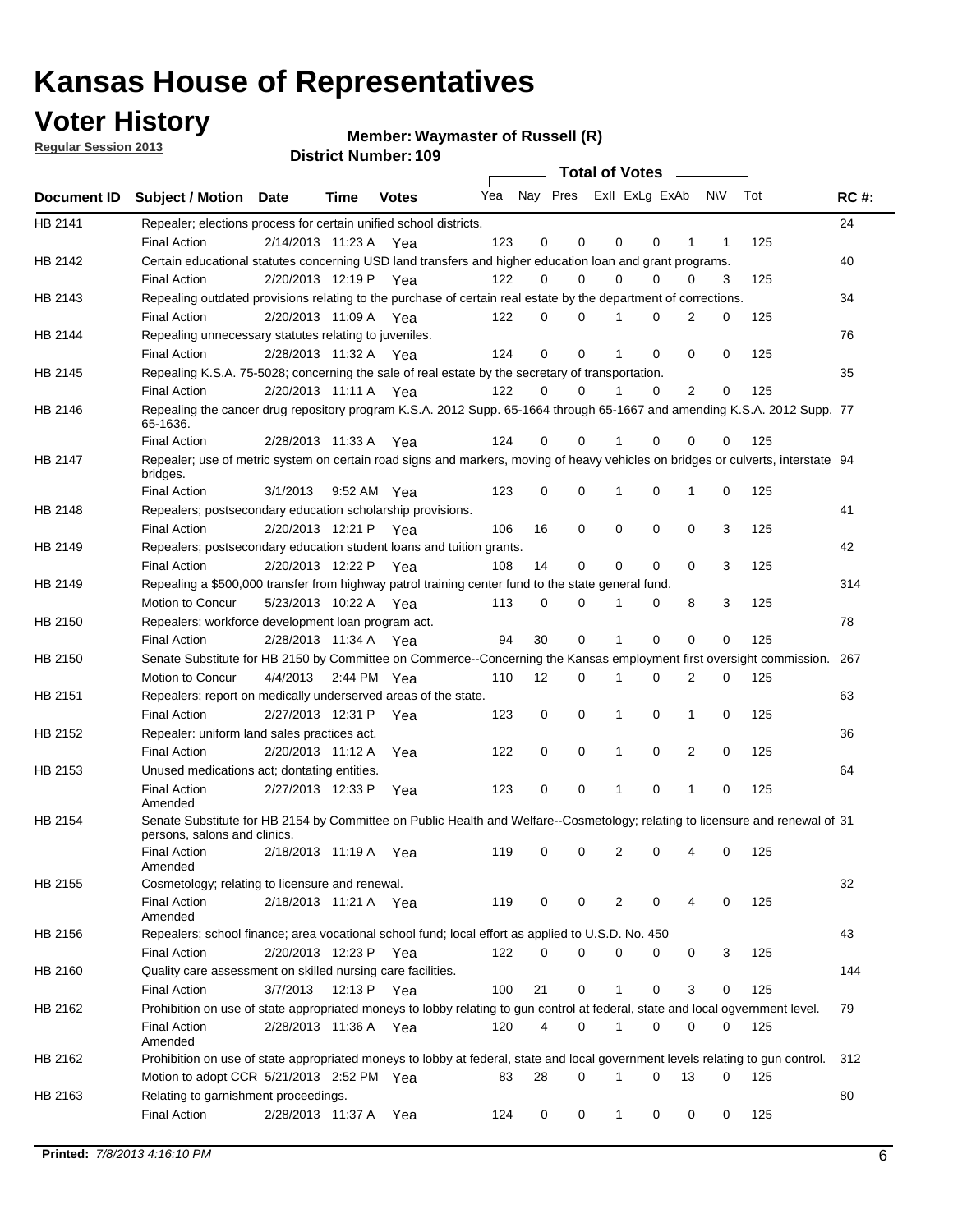## **Voter History**

**Regular Session 2013**

### **Waymaster of Russell (R)**

|                    |                                                                                                                                                                                                                                    |                       |             | טטו הסעוווטנו ועוווט |              |              |          | <b>Total of Votes</b> |          | $\sim$ |                |     |             |
|--------------------|------------------------------------------------------------------------------------------------------------------------------------------------------------------------------------------------------------------------------------|-----------------------|-------------|----------------------|--------------|--------------|----------|-----------------------|----------|--------|----------------|-----|-------------|
| <b>Document ID</b> | <b>Subject / Motion Date</b>                                                                                                                                                                                                       |                       | Time        | <b>Votes</b>         | Yea Nay Pres |              |          | Exll ExLg ExAb        |          |        | <b>NV</b>      | Tot | <b>RC#:</b> |
| HB 2164            | Relating to jurors; information disqualifying prospective juror from jury service.                                                                                                                                                 |                       |             |                      |              |              |          |                       |          |        |                |     | 47          |
|                    | <b>Final Action</b><br>Amended                                                                                                                                                                                                     | 2/25/2013 12:12 P Yea |             |                      | 75           | 45           | 0        | 0                     | 0        | 0      | 5              | 125 |             |
| HB 2164            | Juries and grand juries.                                                                                                                                                                                                           |                       |             |                      |              |              |          |                       |          |        |                |     | 284         |
|                    | Motion to Adopt CCR 4/5/2013                                                                                                                                                                                                       |                       |             | 5:53 PM Yea          | 92           | 28           | 0        | 2                     | 0        | 2      | $\mathbf 1$    | 125 |             |
| HB 2166            | Sub HB 2166 by Committee on Judiciary -- Relating to the medical assistance recovery program.                                                                                                                                      |                       |             |                      |              |              |          |                       |          |        |                |     | 165         |
|                    | Final Action Sub Bill 3/19/2013 10:34 A Yea<br>Amended                                                                                                                                                                             |                       |             |                      | 112          | 11           | 0        | 1                     | 0        | 1      | 0              | 125 |             |
| HB 2167            | Establishing Native American legislative day at the capitol.                                                                                                                                                                       |                       |             |                      |              |              |          |                       |          |        |                |     | 54          |
|                    | <b>Final Action</b>                                                                                                                                                                                                                | 2/26/2013 2:17 PM Yea |             |                      | 119          | 0            | 0        | 2                     | 0        | 2      | 2              | 125 |             |
| HB 2167            | Senate Substitute for HB 2167 by Committee on Federal and State Affairs -- Concerning fireworks; regulations thereof.                                                                                                              |                       |             |                      |              |              |          |                       |          |        |                |     | 261         |
|                    | <b>Motion to Concur</b>                                                                                                                                                                                                            | 4/4/2013              | 11:11 A Yea |                      | 100          | 23           | 0        | 1                     | 0        | 1      | 0              | 125 |             |
| HB 2169            | Allowing for proceedings to determine final disposition of prisoner's pending probation revocations.                                                                                                                               |                       |             |                      |              |              |          |                       |          |        |                |     | 49          |
|                    | <b>Final Action</b>                                                                                                                                                                                                                | 2/26/2013 2:10 PM Yea |             |                      | 119          | 0            | 0        | 0                     | 0        | 0      | 6              | 125 |             |
| HB 2170            | Concerning sentencing dispositions, probation and postrelease supervision.                                                                                                                                                         |                       |             |                      |              |              |          |                       |          |        |                |     | 110         |
|                    | <b>Final Action</b><br>Amended                                                                                                                                                                                                     | 3/1/2013              |             | 10:23 A Yea          | 79           | 44           | 0        | 1                     | 0        | 1      | 0              | 125 |             |
| HB 2170            | Concerning sentencing dispositions, probation and postrelease supervision.                                                                                                                                                         |                       |             |                      |              |              |          |                       |          |        |                |     | 256         |
|                    | Motion to Concur                                                                                                                                                                                                                   | 4/1/2013              | 10:54 A     | Yea                  | 75           | 44           | 0        | $\mathbf{1}$          | 0        | 2      | 3              | 125 |             |
| HB 2172            | Cemeteries; cemetery corporations and cemetery merchandise.                                                                                                                                                                        |                       |             |                      |              |              |          |                       |          |        |                |     | 81          |
|                    | <b>Final Action</b><br>Amended                                                                                                                                                                                                     | 2/28/2013 11:38 A Yea |             |                      | 124          | 0            | $\Omega$ | 1                     | $\Omega$ | 0      | 0              | 125 |             |
| HB 2176            | The Eisenhower foundation license plate.                                                                                                                                                                                           |                       |             |                      |              |              |          |                       |          |        |                |     | 57          |
|                    | <b>Final Action</b>                                                                                                                                                                                                                | 2/27/2013 12:11 P     |             | Yea                  | 112          | 11           | 0        | 0                     | 0        |        | 1              | 125 |             |
| HB 2177            | Relating to motor carriers; concerning safety rules and regulations; certificates of convenience and necessity; transportation of 55<br>certain materials.                                                                         |                       |             |                      |              |              |          |                       |          |        |                |     |             |
|                    | <b>Final Action</b><br>Amended                                                                                                                                                                                                     | 2/26/2013 2:18 PM Yea |             |                      | 119          | 0            | 0        | 2                     | 0        | 2      | $\overline{2}$ | 125 |             |
| HB 2179            | Amending the secretary of labor's role of taking assignment of wage claims.                                                                                                                                                        |                       |             |                      |              |              |          |                       |          |        |                |     | 111         |
|                    | <b>Final Action</b><br>Amended                                                                                                                                                                                                     | 3/1/2013              | 10:24 A Yea |                      | 87           | 36           | 0        | 1                     | $\Omega$ |        | 0              | 125 |             |
| HB 2181            | Authorizing licensing bodies to accept certain online distance education courses towards licensure for military service member 55<br>applicants                                                                                    |                       |             |                      |              |              |          |                       |          |        |                |     |             |
|                    | <b>Final Action</b>                                                                                                                                                                                                                | 2/27/2013 12:34 P     |             | Yea                  | 123          | 0            | 0        | 1                     | 0        | 1      | 0              | 125 |             |
| HB 2182            | Relating to grand juries.                                                                                                                                                                                                          |                       |             |                      |              |              |          |                       |          |        |                |     | 152         |
|                    | <b>Final Action</b><br>Amended                                                                                                                                                                                                     | 3/13/2013 11:20 A     |             | Yea                  | 100          | 24           | 0        | 0                     | 0        | 1      | 0              | 125 |             |
| HB 2183            | Substitute HB 2183 by Committee on Health and Human Services - - designation and control of infectious and contagious<br>diseases.                                                                                                 |                       |             |                      |              |              |          |                       |          |        |                |     | 112         |
|                    | Final Action Sub Bill 3/1/2013<br>Amended                                                                                                                                                                                          |                       |             | 10:26 A Yea          | 122          | $\mathbf{1}$ | 0        | 1                     | 0        | 1      | 0              | 125 |             |
| HB 2183            | Substitute HB 2183 by Committee on Health and Human Services -- department of health and environment statutory duties<br>and functions, infectious and contagious diseases, laboratory services, health information technology and |                       |             |                      |              |              |          |                       |          |        |                |     | 297         |
|                    | Motion to Adopt CCR 4/5/2013                                                                                                                                                                                                       |                       |             | 9:37 PM Yea          | 120          | 0            | 0        | 2                     | 0        | 2      | $\mathbf 1$    | 125 |             |
| HB 2185            | Consolidation of citites and counties; dual majority vote.                                                                                                                                                                         |                       |             |                      |              |              |          |                       |          |        |                |     | 113         |
|                    | <b>Final Action</b><br>Amended                                                                                                                                                                                                     | 3/1/2013              |             | 10:27 A Yea          | 119          | 4            | 0        | 1                     | 0        | 1      | 0              | 125 |             |
| HB 2193            | Public facilities; accessiblity standards for disabled persons.                                                                                                                                                                    |                       |             |                      |              |              |          |                       |          |        |                |     | 145         |
|                    | <b>Final Action</b>                                                                                                                                                                                                                | 3/7/2013              | 12:14 P     | Yea                  | 121          | 0            | 0        | 1                     | 0        | 3      | 0              | 125 |             |
| HB 2195            | Claims against the state; 2012 Joint Committee recommendations.                                                                                                                                                                    |                       |             |                      |              |              |          |                       |          |        |                |     | 146         |
|                    | <b>Final Action</b><br>Amended                                                                                                                                                                                                     | 3/7/2013              |             | 12:16 P Yea          | 110          | 10           | 0        | $\mathbf{1}$          | 0        | 3      | $\mathbf{1}$   | 125 |             |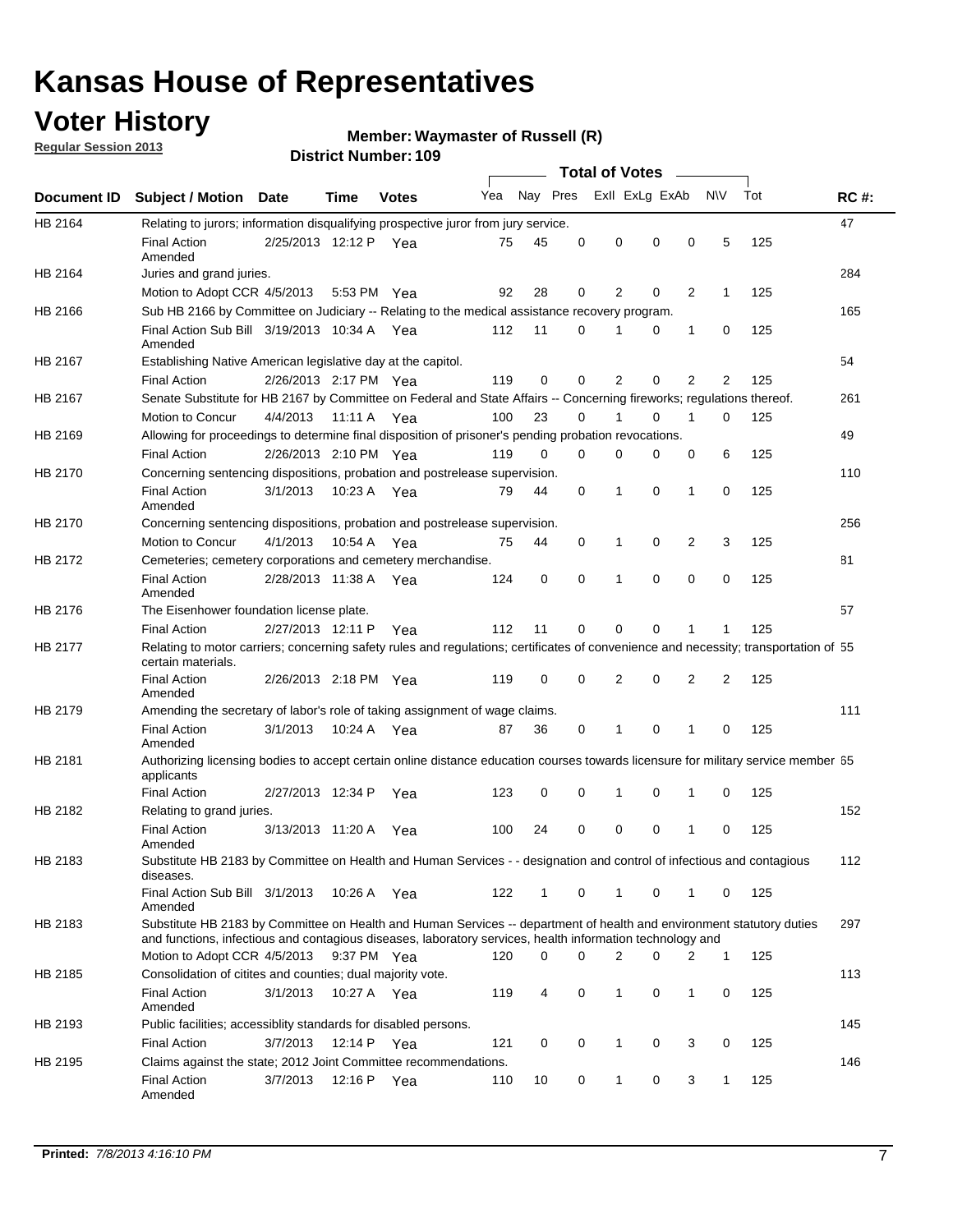## **Voter History**

**Waymaster of Russell (R)**

**Regular Session 2013**

|                |                                                                                                                                                                             |                       |             |              |     |             | <b>Total of Votes</b> |                |   |                |              |     |             |
|----------------|-----------------------------------------------------------------------------------------------------------------------------------------------------------------------------|-----------------------|-------------|--------------|-----|-------------|-----------------------|----------------|---|----------------|--------------|-----|-------------|
| Document ID    | <b>Subject / Motion Date</b>                                                                                                                                                |                       | Time        | <b>Votes</b> | Yea | Nay Pres    |                       | Exll ExLg ExAb |   |                | <b>NV</b>    | Tot | <b>RC#:</b> |
| HB 2197        | Kansas state high school activities association; membership of board of directors and executive board.                                                                      |                       |             |              |     |             |                       |                |   |                |              |     | 249         |
|                | <b>Emergency Final</b><br><b>Action Amend</b>                                                                                                                               | 3/26/2013 8:46 PM Nay |             |              | 69  | 53          | 0                     |                | 0 | 2              | 0            | 125 |             |
| HB 2199        | Second amendment protection act.                                                                                                                                            |                       |             |              |     |             |                       |                |   |                |              |     | 157         |
|                | <b>Final Action</b><br>Amended                                                                                                                                              | 3/14/2013 11:34 A     |             | Yea          | 94  | 29          | 0                     | 0              | 0 | 2              | 0            | 125 |             |
| HB 2199        | Senate Substitute for HB 2199 by Committee on Federal and State Affairs--Secretary of Administration; successor; diretor of                                                 |                       |             |              |     |             |                       |                |   |                |              |     | 313         |
|                | accounts and reports; certain rules and regulations; Kansas liquor control act.                                                                                             |                       |             |              |     |             |                       |                |   |                |              |     |             |
|                | Motion to adopt CCR 5/22/2013 2:17 PM Yea                                                                                                                                   |                       |             |              | 89  | 23          | 0                     | 1              | 0 | 12             | 0            | 125 |             |
| HB 2200        | Executive chief information technology officer; office of information tehcnology services.                                                                                  |                       |             |              |     |             |                       |                |   |                |              |     | 114         |
|                | <b>Final Action</b><br>Amended                                                                                                                                              | 3/1/2013              | 10:28 A     | Yea          | 121 | 2           | 0                     | 1              | 0 | 1              | 0            | 125 |             |
| HB 2201        | Telecommunications; regulation by the state corporation commission and distributions from the Kansas universal service<br>fund.                                             |                       |             |              |     |             |                       |                |   |                |              |     | 33          |
|                | <b>Final Action</b><br>Amended                                                                                                                                              | 2/18/2013 11:24 A     |             | Yea          | 118 | 1           | 0                     | 2              | 0 | 4              | 0            | 125 |             |
| HB 2201        | Telecommunications; regulation by the state corporation commission and distributions from the Kansas universal service<br>fund.                                             |                       |             |              |     |             |                       |                |   |                |              |     | 278         |
|                | Motion to Adopt CCR 4/5/2013                                                                                                                                                |                       | 12:57 P     | Nav          | 99  | 20          | 0                     | 2              | 0 | 3              | $\mathbf{1}$ | 125 |             |
| HB 2202        | Providing automatic relief from certain motor carrier restrictions upon the governor's declaration of emergency.                                                            |                       |             |              |     |             |                       |                |   |                |              |     | 44          |
|                | <b>Final Action</b><br>Amended                                                                                                                                              | 2/20/2013 12:25 P     |             | Yea          | 122 | 0           | 0                     | 0              | 0 | 0              | 3            | 125 |             |
| HB 2203        | Relating to exercise of religion.                                                                                                                                           |                       |             |              |     |             |                       |                |   |                |              |     | 115         |
|                | <b>Final Action</b><br>Amended                                                                                                                                              | 3/1/2013              | 10:31 A     | Yea          | 109 | 14          | 0                     | 1              | 0 | 1              | 0            | 125 |             |
| HB 2203        | Relating to exercise of religion.                                                                                                                                           |                       |             |              |     |             |                       |                |   |                |              |     | 200         |
|                | Motion to Concur                                                                                                                                                            | 3/25/2013 9:41 AM     |             | Yea          | 109 | 12          | 0                     | 2              | 0 | 2              | 0            | 125 |             |
| HB 2204        | Relating to redemption of real property.                                                                                                                                    |                       |             |              |     |             |                       |                |   |                |              |     | 116         |
|                | <b>Final Action</b><br>Amended                                                                                                                                              | 3/1/2013              | 10:32 A     | Yea          | 123 | $\mathbf 0$ | 0                     | 1              | 0 | $\mathbf{1}$   | 0            | 125 |             |
| HB 2204        | Extending the judicial branch surcharge for two years.                                                                                                                      |                       |             |              |     |             |                       |                |   |                |              |     | 308         |
|                | Motion to adopt CCR 5/13/2013 10:38 A Yea                                                                                                                                   |                       |             |              | 121 | 1           | 0                     | 0              | 0 | 3              | 0            | 125 |             |
| HB 2205        | Adoption hearings; time and waiver of notice.                                                                                                                               |                       |             |              |     |             |                       |                |   |                |              |     | 117         |
|                | <b>Final Action</b><br>Amended                                                                                                                                              | 3/1/2013              | 10:33 A Yea |              | 123 | 0           | 0                     | 1              | 0 | 1              | 0            | 125 |             |
| HB 2207        | Substitute HB 2207 by Committee on Agriculture and Natural Resources--Amending provisions relating to the regulation and<br>certification of animal feeding facilities.     |                       |             |              |     |             |                       |                |   |                |              |     | 56          |
|                | Final Action Sub Bill 2/26/2013 2:20 PM Yea                                                                                                                                 |                       |             |              | 119 | 0           | 0                     | 2              | 0 | $\overline{2}$ | 2            | 125 |             |
| <b>HB 2207</b> | Substitute HB 2207 by Committee on Agriculture and Natural Resources--Amending provisions relating to the regulation and 257<br>certification of animal feeding facilities. |                       |             |              |     |             |                       |                |   |                |              |     |             |
|                | Motion to Concur                                                                                                                                                            | 4/1/2013              | 2:23 PM Yea |              | 119 | 0           | 0                     | 1              | 0 | 3              | 2            | 125 |             |
| HB 2209        | Amendments to the Kansas offender registration act.                                                                                                                         |                       |             |              |     |             |                       |                |   |                |              |     | 66          |
|                | <b>Final Action</b><br>Amended                                                                                                                                              | 2/27/2013 12:35 P Yea |             |              | 123 | 0           | 0                     | $\mathbf{1}$   | 0 | $\mathbf{1}$   | 0            | 125 |             |
| HB 2210        | Elections; change of party affiliation.                                                                                                                                     |                       |             |              |     |             |                       |                |   |                |              |     | 132         |
|                | <b>Emergency Final</b><br><b>Action Amend</b>                                                                                                                               | 3/1/2013              | 1:02 PM Yea |              | 72  | 49          | 0                     |                | 0 | 1              | 2            | 125 |             |
| HB 2212        | Concerning the requirements to receiving a service grant through the veterans claims assistance program.                                                                    |                       |             |              |     |             |                       |                |   |                |              |     | 118         |
|                | <b>Final Action</b>                                                                                                                                                         | 3/1/2013              | 10:34 A Yea |              | 123 | 0           | 0                     | $\mathbf{1}$   | 0 | 1              | 0            | 125 |             |
| HB 2213        | Member elections and retirement benefit determinations and one-time payments under KPERS act of 2015.                                                                       |                       |             |              |     |             |                       |                |   |                |              |     | 27          |
|                | <b>Final Action</b><br>Amended                                                                                                                                              | 2/15/2013 11:19 A Yea |             |              | 115 | 0           | 0                     | 2              | 2 | 3              | 3            | 125 |             |
| HB 2213        | Member elections and retirement benefit determinations and one-time payments under KPERS act of 2015.                                                                       |                       |             |              |     |             |                       |                |   |                |              |     | 311         |
|                | Motion to adopt CCR 5/20/2013 2:11 PM Yea                                                                                                                                   |                       |             |              | 104 | $\Omega$    | 0                     | 1              | 0 | 16             | 4            | 125 |             |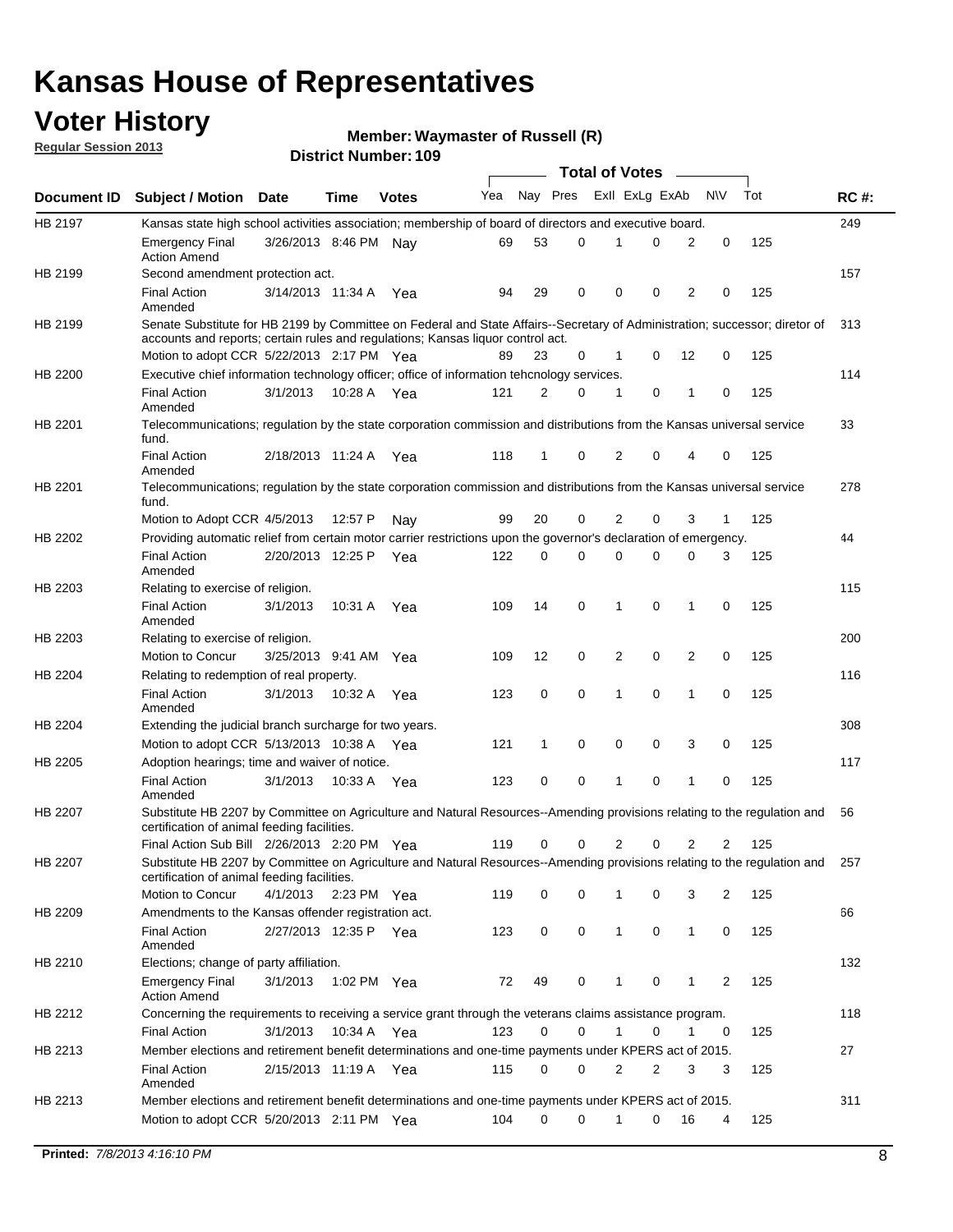## **Voter History**

**Waymaster of Russell (R)**

**Regular Session 2013**

|             |                                                                                                                                                                                                       |                       |             | <b>DISTRICT MUTHDEL: 109</b> |     |              |             |                | Total of Votes – |                |           |     |             |
|-------------|-------------------------------------------------------------------------------------------------------------------------------------------------------------------------------------------------------|-----------------------|-------------|------------------------------|-----|--------------|-------------|----------------|------------------|----------------|-----------|-----|-------------|
| Document ID | <b>Subject / Motion</b>                                                                                                                                                                               | <b>Date</b>           | <b>Time</b> | <b>Votes</b>                 | Yea | Nay Pres     |             |                | Exll ExLg ExAb   |                | <b>NV</b> | Tot | <b>RC#:</b> |
| HB 2216     | Repealing certain joint committees and amending related statutes; amending the joint committees on special claims against<br>the state.                                                               |                       |             |                              |     |              |             |                |                  |                |           |     | 119         |
|             | <b>Final Action</b><br>Amended                                                                                                                                                                        | 3/1/2013              | 10:36 A     | Yea                          | 91  | 32           | 0           | 1              | 0                | 1              | 0         | 125 |             |
| HB 2216     | Repealing certain joint committees and amending related statutes; amending the joint committees on special claims against<br>the state.                                                               |                       |             |                              |     |              |             |                |                  |                |           |     | 323         |
|             | Motion to adopt CCR 6/2/2013                                                                                                                                                                          |                       | 12:18 A     | Yea                          | 81  | 28           | 0           |                | 0                | 6              | 9         | 125 |             |
| HB 2217     | Creating the crime of female genital mutilation and setting the penalty.                                                                                                                              |                       |             |                              |     |              |             |                |                  |                |           |     | 120         |
|             | <b>Final Action</b><br>Amended                                                                                                                                                                        | 3/1/2013              | 10:37 A Yea |                              | 123 | 0            | 0           | 1              | $\mathbf 0$      | $\mathbf{1}$   | 0         | 125 |             |
| HB 2218     | Driving under the influence of alcohol or drugs; tests; implied consent; administrative hearings.                                                                                                     |                       |             |                              |     |              |             |                |                  |                |           |     | 82          |
|             | <b>Final Action</b>                                                                                                                                                                                   | 2/28/2013 11:40 A Yea |             |                              | 124 | 0            | $\Omega$    | 1              | $\Omega$         | 0              | $\Omega$  | 125 |             |
| HB 2218     | Driving under the influence of alcohol or drugs; boating under the influence of alcohol or drugs; tests; implied consent;<br>administrative hearings; aggravated battery DUI.                         |                       |             |                              |     |              |             |                |                  |                |           |     | 303         |
|             | Motion to adopt CCR 5/9/2013                                                                                                                                                                          |                       | 11:46 A     | Yea                          | 120 | 2            | 0           | 1              | 0                | 1              | 1         | 125 |             |
| HB 2221     | Enacting the equal access act; school employees; professional employees organization.                                                                                                                 |                       |             |                              |     |              |             |                |                  |                |           |     | 83          |
|             | <b>Final Action</b>                                                                                                                                                                                   | 2/28/2013 11:42 A     |             | Yea                          | 71  | 53           | 0           | 1              | 0                | 0              | 0         | 125 |             |
| HB 2222     | School districts; bullying policies.                                                                                                                                                                  |                       |             |                              |     |              |             |                |                  |                |           |     | 141         |
|             | <b>Emergency Final</b><br><b>Action Amend</b>                                                                                                                                                         | 3/1/2013              |             | 1:13 PM Yea                  | 119 | $\mathbf{1}$ | 1           | 1              | 0                | $\mathbf{1}$   | 2         | 125 |             |
| HB 2228     | Decreased employer payments to group insurance reserve fund for KPERS plan of death and long-term disability benefits<br>during fiscal years 2014 and 2015.                                           |                       |             |                              |     |              |             |                |                  |                |           |     | 28          |
|             | <b>Final Action</b><br>Amended                                                                                                                                                                        | 2/15/2013 11:21 A     |             | Yea                          | 115 | 0            | 0           | 2              | 2                | 3              | 3         | 125 |             |
| HB 2231     | Substitute HB 2231 by Committee on Appropriations - Appropriations for FY 2014, FY 2015, FY 2016, FY 2017 and FY 2018<br>for various state agencies; capital improvement projects.                    |                       |             |                              |     |              |             |                |                  |                |           |     | 177         |
|             | Final Action Sub Bill 3/20/2013 10:29 A<br>Amended                                                                                                                                                    |                       |             | Nav                          | 68  | 55           | 0           | 1              | 0                | 1              | 0         | 125 |             |
| HB 2234     | Contracts between the Kansas turnpike authority and the Kansas department of transportation.                                                                                                          |                       |             |                              |     |              |             |                |                  |                |           |     | 151         |
|             | <b>Final Action</b><br>Amended                                                                                                                                                                        | 3/11/2013 11:16 A Yea |             |                              | 81  | 41           | $\Omega$    | $\Omega$       | 1                | 2              | 0         | 125 |             |
| HB 2234     | Naming the secretary of transportation as the director of operations of the Kansas turnpike authority; pertaining to certain<br>contracts between the authority and the department of transportation. |                       |             |                              |     |              |             |                |                  |                |           |     | 299         |
|             | Motion to Adopt CCR 4/5/2013                                                                                                                                                                          |                       | 10:12 P     | Yea                          | 76  | 44           | 0           | 2              | 0                | 2              | 1         | 125 |             |
| HB 2244     | Taxation of watercraft.<br><b>Emergency Final</b>                                                                                                                                                     | 3/26/2013 8:49 PM Yea |             |                              | 107 | 15           | 0           | 1              | 0                | $\overline{2}$ | 0         | 125 | 250         |
|             | <b>Action Amend</b>                                                                                                                                                                                   |                       |             |                              |     |              |             |                |                  |                |           |     |             |
| HB 2249     | City annexation of fire district land; double taxation; refund.                                                                                                                                       |                       |             |                              |     |              |             |                |                  |                |           |     | 121         |
|             | <b>Final Action</b><br>Amended                                                                                                                                                                        | 3/1/2013 10:39 A Yea  |             |                              | 101 | 22           | $\mathbf 0$ | $\overline{1}$ | $\mathbf 0$      |                | 0         | 125 |             |
| HB 2249     | Certain property issues; fire districts; historic preservation; solid waste.                                                                                                                          |                       |             |                              |     |              |             |                |                  |                |           |     | 310         |
|             | Motion to Adopt CCR 5/17/2013 10:25 A Yea                                                                                                                                                             |                       |             |                              | 92  | 18           | 0           | 1              | 0                | 14             | 0         | 125 |             |
| HB 2252     | Eliminating the statute of limitations for prosecutions of rape and aggravated criminal sodomy.                                                                                                       |                       |             |                              |     |              |             |                |                  |                |           |     | 122         |
|             | <b>Final Action</b><br>Amended                                                                                                                                                                        | 3/1/2013              |             | 10:40 A Yea                  | 123 | 0            | 0           | 1              | 0                | $\mathbf{1}$   | 0         | 125 |             |
| HB 2253     | Abortion; prohibiting funding for abortion services; amending late-term abortion and woman's- right-to-know statutes.                                                                                 |                       |             |                              |     |              |             |                |                  |                |           |     | 178         |
|             | <b>Final Action</b><br>Amended                                                                                                                                                                        | 3/20/2013 10:31 A Yea |             |                              | 92  | 31           | 0           | 1              | 0                | 1              | 0         | 125 |             |
| HB 2253     | Abortion; prohibiting funding for abortion services; amending late-term abortion and woman's- right-to-know statutes.                                                                                 |                       |             |                              |     |              |             |                |                  |                |           |     | 301         |
|             | Motion to Adopt CCR 4/5/2013                                                                                                                                                                          |                       | 10:34 P     | Yea                          | 90  | 30           | 0           | 2              | 0                | 2              | 1         | 125 |             |
| HB 2255     | Economic development; investments in telecommunications machinery and equipment.                                                                                                                      |                       |             |                              |     |              |             |                |                  |                |           |     | 142         |
|             | EFA Sub Bill<br>Amended                                                                                                                                                                               | 3/1/2013              |             | 1:15 PM $Yea$                | 116 | 5            | 0           | 1              | 0                | 1              | 2         | 125 |             |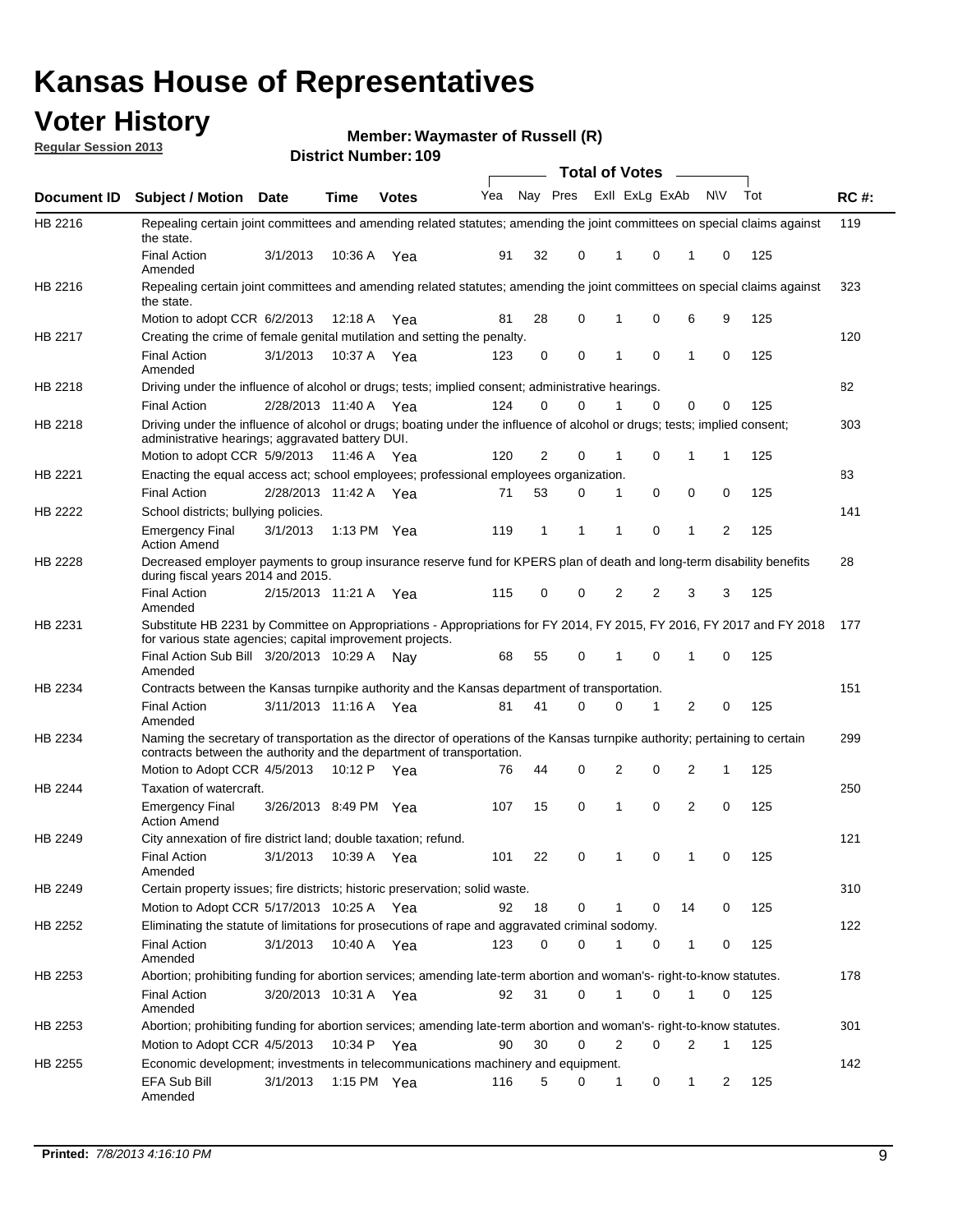## **Voter History**

**Waymaster of Russell (R)**

**Regular Session 2013**

|                    |                                                                                                                                                                                       |                       |             | שטו וטג וזעווווט <del>כ</del> ו. וטט |     |                         |             | <b>Total of Votes</b> |              | $\sim$         |              |     |             |
|--------------------|---------------------------------------------------------------------------------------------------------------------------------------------------------------------------------------|-----------------------|-------------|--------------------------------------|-----|-------------------------|-------------|-----------------------|--------------|----------------|--------------|-----|-------------|
| <b>Document ID</b> | <b>Subject / Motion</b>                                                                                                                                                               | Date                  | Time        | <b>Votes</b>                         | Yea | Nay Pres Exll ExLg ExAb |             |                       |              |                | N\V          | Tot | <b>RC#:</b> |
| HB 2259            | Domestic relations; relating to dissolution of marriage;                                                                                                                              |                       |             |                                      |     |                         |             |                       |              |                |              |     | 58          |
|                    | <b>Final Action</b>                                                                                                                                                                   | 2/27/2013 12:12 P     |             | Yea                                  | 123 | 0                       | 0           | 1                     | 0            | 1              | $\Omega$     | 125 |             |
| HB 2261            | Authorizing the expenditure of unencumbered balances held by school district; removing the cap for contingency reserve<br>fund.                                                       |                       |             |                                      |     |                         |             |                       |              |                |              |     | 48          |
|                    | <b>Final Action</b><br>Amended                                                                                                                                                        | 2/25/2013 12:13 P     |             | Yea                                  | 120 | 0                       | 0           | 0                     | 0            | 0              | 5            | 125 |             |
| HB 2261            | School districts; expenditure of unencumbered bala ces; removing the cap for contingency reserve fund; establishing celebrate 305<br>freedom week; bullying policies. ies.            |                       |             |                                      |     |                         |             |                       |              |                |              |     |             |
|                    | Motion to adopt CCR 5/9/2013                                                                                                                                                          |                       | 2:25 PM Yea |                                      | 119 | 1                       | 0           |                       | 0            | 4              | 0            | 125 |             |
| HB 2262            | Substitute HB 2262 by Committee on Appropriations - Amending the percentage amount that is deposited into the oil and gas 210<br>valuation depletion trust fund from 12.41% to 8.25%. |                       |             |                                      |     |                         |             |                       |              |                |              |     |             |
|                    | Final Action Sub Bill 3/26/2013 9:58 AM Yea                                                                                                                                           |                       |             |                                      | 96  | 23                      | 0           |                       | 0            | 5              | 0            | 125 |             |
| HB 2267            | Income tax, credits, high performance incentive program; subtraction modifications, certain expenses related to living dinor<br>organ donations.                                      |                       |             |                                      |     |                         |             |                       |              |                |              |     | 252         |
|                    | <b>Emergency Final</b><br><b>Action Amend</b>                                                                                                                                         | 3/26/2013 8:52 PM Yea |             |                                      | 106 | 16                      | 0           | 1                     | 0            | 2              | 0            | 125 |             |
| HB 2269            | John Bower memorial highway.                                                                                                                                                          |                       |             |                                      |     |                         |             |                       |              |                |              |     | 84          |
|                    | <b>Final Action</b><br>Amended                                                                                                                                                        | 2/28/2013 11:44 A Yea |             |                                      | 114 | 10                      | 0           | 1                     | 0            | 0              | 0            | 125 |             |
| HB 2272            | Exempting IRB-purchased property from property taxatin without state ownerhsip requirement.                                                                                           |                       |             |                                      |     |                         |             |                       |              |                |              |     | 123         |
|                    | <b>Final Action</b>                                                                                                                                                                   | 3/1/2013              | 10:41 A Yea |                                      | 123 | 0                       | 0           | 1                     | 0            | $\mathbf{1}$   | 0            | 125 |             |
| HB 2278            | Creating a penalty enhancement for the theft or burglary of a firearm.                                                                                                                |                       |             |                                      |     |                         |             |                       |              |                |              |     | 135         |
|                    | <b>Emergency Final</b><br><b>Action Amend</b>                                                                                                                                         | 3/1/2013              | 1:06 PM Yea |                                      | 117 | 4                       | $\mathbf 0$ | $\mathbf 1$           | $\Omega$     | 1              | 2            | 125 |             |
| HB 2280            | School districts; establishing celebrate freedom week and related curriculum.                                                                                                         |                       |             |                                      |     |                         |             |                       |              |                |              |     | 140         |
|                    | <b>Emergency Final</b><br><b>Action Amend</b>                                                                                                                                         | 3/1/2013              | 1:12 PM Yea |                                      | 95  | 25                      | 1           | 1                     | 0            | 1              | 2            | 125 |             |
| HB 2294            | Kansas uniform securities act.                                                                                                                                                        |                       |             |                                      |     |                         |             |                       |              |                |              |     | 124         |
|                    | <b>Final Action</b>                                                                                                                                                                   | 3/1/2013              | 10:42 A Yea |                                      | 123 | 0                       | 0           | 1                     | 0            | 1              | 0            | 125 |             |
| HB 2296            | Campaign finance; permitted uses of campaign funds.                                                                                                                                   |                       |             |                                      |     |                         |             |                       |              |                |              |     | 148         |
|                    | <b>Final Action</b>                                                                                                                                                                   | 3/8/2013              | 11:12 A Yea |                                      | 120 | $\mathbf{1}$            | 0           | 0                     | $\mathbf{1}$ | $\overline{2}$ | $\mathbf{1}$ | 125 |             |
| HB 2298            | Amending the crimes of interference with law enforcement and giving a false alarm.                                                                                                    |                       |             |                                      |     |                         |             |                       |              |                |              |     | 136         |
|                    | <b>Emergency Final</b><br>Action                                                                                                                                                      | 3/1/2013              | 1:07 PM Yea |                                      | 121 | 0                       | 0           | 1                     | 0            | $\mathbf{1}$   | 2            | 125 |             |
| HB 2302            | Relating to drug screening, criminal history record check and fingerprinting of certain persons and employees.                                                                        |                       |             |                                      |     |                         |             |                       |              |                |              |     | 85          |
|                    | <b>Final Action</b><br>Amended                                                                                                                                                        | 2/28/2013 11:45 A Yea |             |                                      | 124 | 0                       | $\Omega$    | 1                     | 0            | 0              | $\mathbf 0$  | 125 |             |
| HB 2303            | Relating to drivier's license fees; driving under the influence equipment fund.                                                                                                       |                       |             |                                      |     |                         |             |                       |              |                |              |     | 125         |
|                    | <b>Final Action</b><br>Amended                                                                                                                                                        | 3/1/2013              | 10:44 A     | Yea                                  | 113 | 10                      | 0           | $\mathbf 1$           | 0            | 1              | 0            | 125 |             |
| HB 2305            | Kansas storage tank act and containment of underground storage tanks.                                                                                                                 |                       |             |                                      |     |                         |             |                       |              |                |              |     | 126         |
|                    | <b>Final Action</b>                                                                                                                                                                   | 3/1/2013              | 10:45 A     | Yea                                  | 123 | 0                       | 0           | 1                     | 0            | 1              | 0            | 125 |             |
| HB 2305            | Kansas storage tank act and containment of underground storage tanks.                                                                                                                 |                       |             |                                      |     |                         |             |                       |              |                |              |     | 197         |
|                    | Motion to Concur                                                                                                                                                                      | 3/22/2013 11:36 A     |             | Yea                                  | 119 | 0                       | 0           | 2                     | 0            | 3              | $\mathbf{1}$ | 125 |             |
| HB 2311            | Increasing delinquent registration fees.                                                                                                                                              |                       |             |                                      |     |                         |             |                       |              |                |              |     | 127         |
|                    | <b>Final Action</b>                                                                                                                                                                   | 3/1/2013              | 10:50 A     | Nay                                  | 24  | 99                      | 0           | $\mathbf{1}$          | 0            | $\mathbf{1}$   | 0            | 125 |             |
| HB 2312            | Kansas uninsurable health insurance plan; increase in life time limit.                                                                                                                |                       |             |                                      |     |                         |             |                       |              |                |              |     | 95          |
|                    | <b>Final Action</b>                                                                                                                                                                   | 3/1/2013              | 9:53 AM Yea |                                      | 123 | 0                       | 0           | 1                     | 0            | 1              | 0            | 125 |             |
| HB 2318            | Authorizing use of motorcycle headlamp modulation systems and side lamps.                                                                                                             |                       |             |                                      |     |                         |             |                       |              |                |              |     | 128         |
|                    | <b>Final Action</b><br>Amended                                                                                                                                                        | 3/1/2013              | 10:52 A Yea |                                      | 123 | 0                       | 0           | 1                     | 0            | 1              | 0            | 125 |             |
| HB 2318            | Authorizing use of motorcycle headlamp modulation systems and side lamps.                                                                                                             |                       |             |                                      |     |                         |             |                       |              |                |              |     | 201         |
|                    | Motion to Concur                                                                                                                                                                      | 3/25/2013 9:44 AM Yea |             |                                      | 121 | 0                       | 0           | 2                     | 0            | $\overline{2}$ | 0            | 125 |             |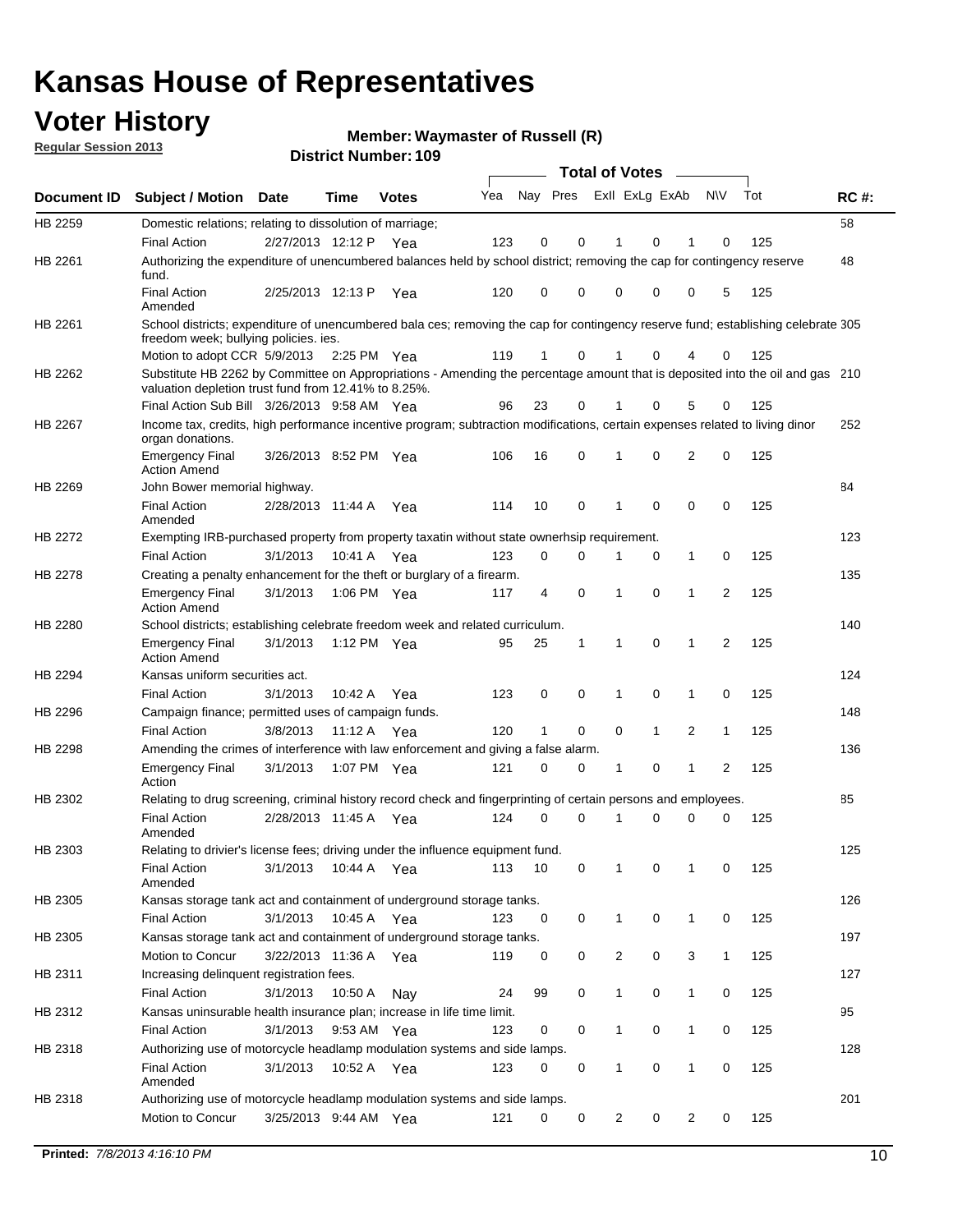## **Voter History**

**Regular Session 2013**

#### **Waymaster of Russell (R)**

|             |                                                                                                                                                                                             |                       |             |              |     |             |             | <b>Total of Votes</b> |   |                |           |     |             |
|-------------|---------------------------------------------------------------------------------------------------------------------------------------------------------------------------------------------|-----------------------|-------------|--------------|-----|-------------|-------------|-----------------------|---|----------------|-----------|-----|-------------|
| Document ID | <b>Subject / Motion</b>                                                                                                                                                                     | Date                  | Time        | <b>Votes</b> | Yea | Nay Pres    |             | Exll ExLg ExAb        |   |                | <b>NV</b> | Tot | <b>RC#:</b> |
| HB 2319     | Creating the coalition of innovative districts act.                                                                                                                                         |                       |             |              |     |             |             |                       |   |                |           |     | 149         |
|             | <b>Final Action</b><br>Amended                                                                                                                                                              | 3/8/2013              | 11:17 A     | Yea          | 74  | 47          | 0           | 0                     | 1 | 3              | 0         | 125 |             |
| HB 2319     | Creating the coalition of innovative districts act.                                                                                                                                         |                       |             |              |     |             |             |                       |   |                |           |     | 279         |
|             | Motion to Adopt CCR 4/5/2013                                                                                                                                                                |                       | 1:03 PM Yea |              | 71  | 47          | 0           | 2                     | 0 | 3              | 2         | 125 |             |
| HB 2322     | Relating to the division of health of the department of health and environment.                                                                                                             |                       |             |              |     |             |             |                       |   |                |           |     | 86          |
|             | <b>Final Action</b><br>Amended                                                                                                                                                              | 2/28/2013 11:46 A Yea |             |              | 118 | 6           | 0           | 1                     | 0 | 0              | 0         | 125 |             |
| HB 2326     | VoIP and IP enabled services.                                                                                                                                                               |                       |             |              |     |             |             |                       |   |                |           |     | 129         |
|             | <b>Final Action</b><br>Amended                                                                                                                                                              | 3/1/2013              | 10:53 A     | Yea          | 123 | $\mathbf 0$ | 0           | 1                     | 0 | 1              | 0         | 125 |             |
| HB 2338     | Courts; docket fees.                                                                                                                                                                        |                       |             |              |     |             |             |                       |   |                |           |     | 211         |
|             | <b>Final Action</b><br>Amended                                                                                                                                                              | 3/26/2013 10:00 A     |             | Yea          | 67  | 52          | 0           | 1                     | 0 | 5              | 0         | 125 |             |
| HB 2339     | Allowing insurers to return premiums to a policyholder separate from the notice of an adverse underwriting decision.                                                                        |                       |             |              |     |             |             |                       |   |                |           |     | 67          |
|             | <b>Final Action</b>                                                                                                                                                                         | 2/28/2013 11:16 A Yea |             |              | 124 | 0           | 0           |                       | 0 | 0              | 0         | 125 |             |
| HB 2339     | Combining life insurance with certain additional health related riders, insurance agents-lines of insurance, health insurance for 287<br>certain firefighters and law enforcement officers. |                       |             |              |     |             |             |                       |   |                |           |     |             |
|             | Motion to Adopt CCR 4/5/2013 7:15 PM Yea                                                                                                                                                    |                       |             |              | 116 | 4           | 0           | 2                     | 0 | 2              | -1        | 125 |             |
| HB 2343     | Relating to the secretary of health and environment; office of laboratory services.                                                                                                         |                       |             |              |     |             |             |                       |   |                |           |     | 130         |
|             | <b>Final Action</b>                                                                                                                                                                         | 3/1/2013              | 10:54 A Yea |              | 89  | 34          | 0           | 1                     | 0 | 1              | 0         | 125 |             |
| HB 2349     | School districts; audit by legislative post audit committee.                                                                                                                                |                       |             |              |     |             |             |                       |   |                |           |     | 87          |
|             | <b>Final Action</b><br>Amended                                                                                                                                                              | 2/28/2013 11:48 A Yea |             |              | 120 | 4           | $\mathbf 0$ | 1                     | 0 | 0              | 0         | 125 |             |
| HB 2349     | School districts; audit by legislative post audit committee.                                                                                                                                |                       |             |              |     |             |             |                       |   |                |           |     | 291         |
|             | Motion to Concur                                                                                                                                                                            | 4/5/2013              | 7:55 PM Yea |              | 118 | 2           | $\mathbf 0$ | 2                     | 0 | 2              | 1         | 125 |             |
| HB 2352     | Maximum benefits increased for certain members of the Kansas police and firemen's retirement system.                                                                                        |                       |             |              |     |             |             |                       |   |                |           |     | 88          |
|             | <b>Final Action</b>                                                                                                                                                                         | 2/28/2013 11:49 A     |             | Yea          | 124 | 0           | 0           | 1                     | 0 | 0              | 0         | 125 |             |
| HB 2353     | Adding certain controlled substances as schedule I drugs.                                                                                                                                   |                       |             |              |     |             |             |                       |   |                |           |     | 138         |
|             | <b>Emergency Final</b><br>Action                                                                                                                                                            | 3/1/2013              |             | 1:09 PM Yea  | 121 | 0           | 0           | 1                     | 0 | 1              | 2         | 125 |             |
| HB 2357     | 242nd engineer company ae" KS army national guard ae" membrial highway.                                                                                                                     |                       |             |              |     |             |             |                       |   |                |           |     | 96          |
|             | <b>Final Action</b>                                                                                                                                                                         | 3/1/2013              | 9:54 AM Yea |              | 123 | 0           | 0           | 1                     | 0 | 1              | 0         | 125 |             |
| HB 2357     | 242nd engineer company-KS army national guard- highway.                                                                                                                                     |                       |             |              |     |             |             |                       |   |                |           |     | 202         |
|             | Motion to Concur                                                                                                                                                                            | 3/25/2013 9:47 AM Yea |             |              | 121 | $\mathbf 0$ | $\mathbf 0$ | $\overline{2}$        | 0 | $\overline{2}$ | 0         | 125 |             |
| HB 2363     | Exempting certain aggregate mining operations from department of health and environment regulations.                                                                                        |                       |             |              |     |             |             |                       |   |                |           |     | 131         |
|             | <b>Final Action</b><br>Amended                                                                                                                                                              | 3/1/2013              | 10:56 A     | Yea          | 123 | 0           | 0           | 1                     | 0 | 1              | 0         | 125 |             |
| HB 2363     | Water; wastewater regulations for sand and gravel; streams, dams and water obstructions.                                                                                                    |                       |             |              |     |             |             |                       |   |                |           |     | 280         |
|             | Motion to Adopt CCR 4/5/2013                                                                                                                                                                |                       |             | 1:10 PM Yea  | 119 | 0           | 0           | 2                     | 0 | 3              |           | 125 |             |
| HB 2368     | Relating to the governor's mental health services planning council.                                                                                                                         |                       |             |              |     |             |             |                       |   |                |           |     | 137         |
|             | Emergency Final<br><b>Action Amend</b>                                                                                                                                                      | 3/1/2013              | 1:08 PM Yea |              | 121 | 0           | 0           | $\mathbf{1}$          | 0 | 1              | 2         | 125 |             |
| HB 2377     | Relating to court fees and costs; judicial branch surcharge fund.                                                                                                                           |                       |             |              |     |             |             |                       |   |                |           |     | 212         |
|             | <b>Final Action</b>                                                                                                                                                                         | 3/26/2013 10:01 A Yea |             |              | 118 | 1           | 0           |                       | 0 | 5              | 0         | 125 |             |
| HB 2378     | Sales tax exemption for sales of certain machinery and equipment used for surface mining activities.                                                                                        |                       |             |              |     |             |             |                       |   |                |           |     | 251         |
|             | <b>Emergency Final</b><br><b>Action Amend</b>                                                                                                                                               | 3/26/2013 8:51 PM Yea |             |              | 104 | 18          | 0           | 1                     | 0 | 2              | 0         | 125 |             |
| HB 2381     | Election campaign finance; removing certain limitations to contributions made during legislative sessions.                                                                                  |                       |             |              |     |             |             |                       |   |                |           |     | 198         |
|             | Final Action<br>Amended                                                                                                                                                                     | 3/25/2013 9:30 AM Yea |             |              | 100 | 21          | 0           | 2                     | 0 | 2              | 0         | 125 |             |
| HB 2387     | Clarifying that felony murder is not a lesser included offense of capital murder.                                                                                                           |                       |             |              |     |             |             |                       |   |                |           |     | 213         |
|             | <b>Final Action</b>                                                                                                                                                                         | 3/26/2013 10:02 A     |             | Yea          | 117 | 2           | 0           | $\mathbf{1}$          | 0 | 5              | 0         | 125 |             |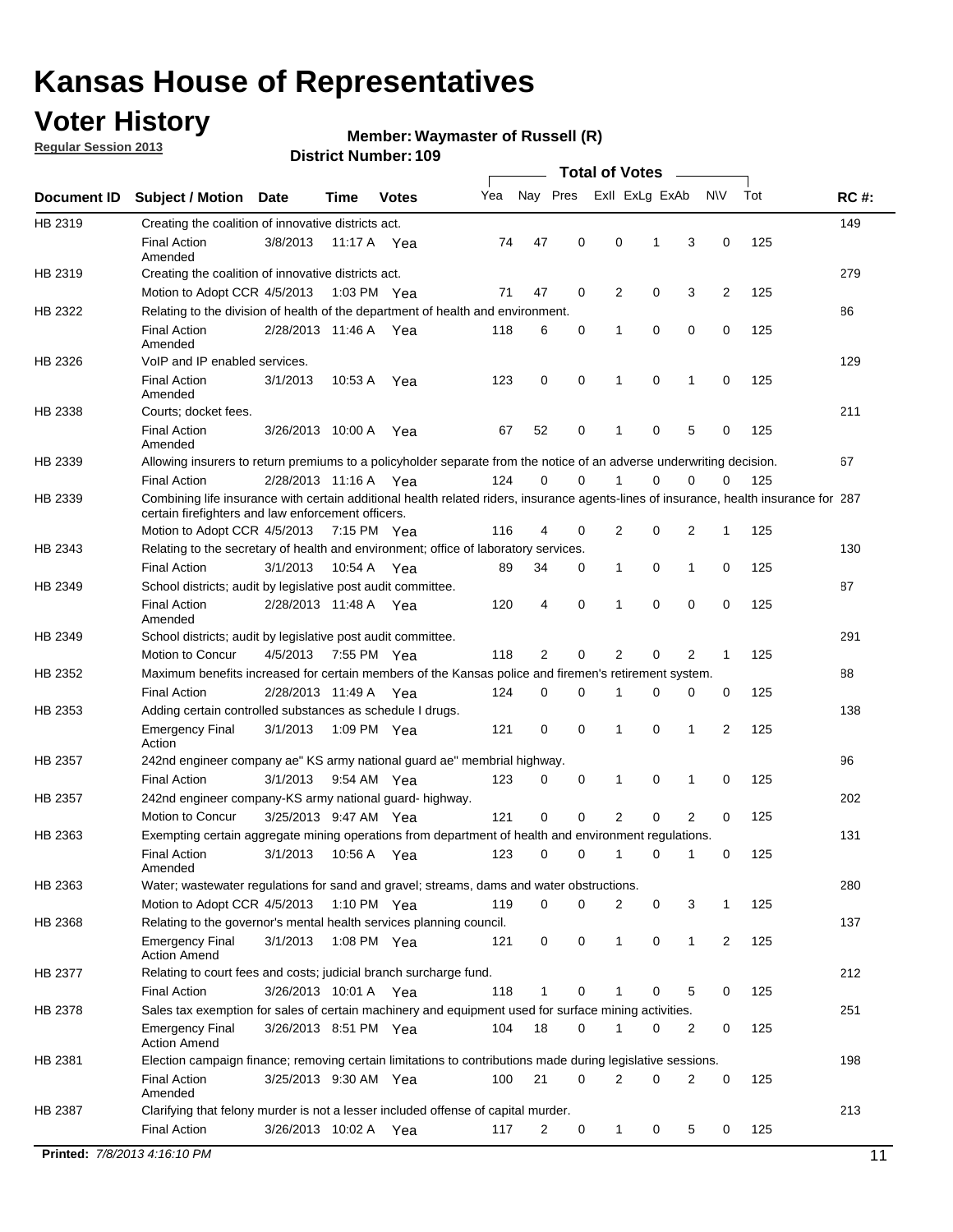## **Voter History**

**Regular Session 2013**

**Waymaster of Russell (R)**

|                 |                                                                                                                                                                                                                                                  |                       |         | แ เงเ เงนเเมษะเ . เงฮ |     |              |             |                | <b>Total of Votes</b>   | $\overline{\phantom{a}}$ |             |     |                |
|-----------------|--------------------------------------------------------------------------------------------------------------------------------------------------------------------------------------------------------------------------------------------------|-----------------------|---------|-----------------------|-----|--------------|-------------|----------------|-------------------------|--------------------------|-------------|-----|----------------|
| Document ID     | <b>Subject / Motion Date</b>                                                                                                                                                                                                                     |                       | Time    | <b>Votes</b>          | Yea |              |             |                | Nay Pres Exll ExLg ExAb |                          | N\V         | Tot | <b>RC#:</b>    |
| HB 2389         | Capital murder; notice of intent to seek the death penalty.                                                                                                                                                                                      |                       |         |                       |     |              |             |                |                         |                          |             |     | 214            |
|                 | <b>Final Action</b>                                                                                                                                                                                                                              | 3/26/2013 10:03 A Yea |         |                       | 118 | 1            | 0           | -1             | 0                       | 5                        | 0           | 125 |                |
| HB 2391         | School finance; amount of tax levy authorized to finance ancillary school facilities.                                                                                                                                                            |                       |         |                       |     |              |             |                |                         |                          |             |     | 237            |
|                 | <b>Emergency Final</b><br><b>Action Amend</b>                                                                                                                                                                                                    | 3/26/2013 8:30 PM Yea |         |                       | 64  | 57           | 0           | $\mathbf{1}$   | $\mathbf 0$             | $\overline{2}$           | 1           | 125 |                |
| HB 2391         | Senate Substitute for HB 2391 by Committee on Ways and Means - Creating the joint committee on uniform educational<br>standards oversight.                                                                                                       |                       |         |                       |     |              |             |                |                         |                          |             |     | 321            |
|                 | Sub Motion to Concur 6/1/2013                                                                                                                                                                                                                    |                       | 10:06 P | Nav                   | 55  | 58           | 0           | $\Omega$       | $\Omega$                | 6                        | 6           | 125 |                |
| HB 2396         | Allowing the secretary of administration to identify state owned real property as surplus property and establishing an appeals 253<br>process of such identification; also amending procedures for the disposition of state surplus real estate. |                       |         |                       |     |              |             |                |                         |                          |             |     |                |
|                 | <b>Emergency Final</b><br><b>Action Amend</b>                                                                                                                                                                                                    | 3/26/2013 8:53 PM Yea |         |                       | 122 | $\Omega$     | 0           |                | 0                       | 2                        | 0           | 125 |                |
| HB 2403         | Issuing \$1,500,000,000 of pension obligation bonds to finance a portion of the unfunded actuarial liability of KPERS.                                                                                                                           |                       |         |                       |     |              |             |                |                         |                          |             |     | 236            |
|                 | <b>Final Action</b><br>Amended                                                                                                                                                                                                                   | 3/26/2013 8:29 PM Yea |         |                       | 73  | 49           | 0           | 1              | 0                       | $\overline{2}$           | 0           | 125 |                |
| <b>HCR 5014</b> | Urging approval of the Presidential Permit application allowing the construction and operation of the TransCanada Keystone<br>XL Pipeline.                                                                                                       |                       |         |                       |     |              |             |                |                         |                          |             |     | 215            |
|                 | <b>Final Action</b>                                                                                                                                                                                                                              | 3/26/2013 10:05 A     |         | Yea                   | 108 | 11           | 0           | 1              | 0                       | 5                        | 0           | 125 |                |
| HR 6004         | Rules of House of Representatives, permanent rules of the 2013-2014 biennium.                                                                                                                                                                    |                       |         |                       |     |              |             |                |                         |                          |             |     | $\overline{4}$ |
|                 | <b>Final Action</b><br>Amended                                                                                                                                                                                                                   | 1/28/2013 11:09 A Yea |         |                       | 82  | 40           | 0           | 0              | 0                       | 3                        | 0           | 125 |                |
| SB <sub>1</sub> | Legislative Post Audit; periodic audits of the State treasurer and the pooled money investment board.                                                                                                                                            |                       |         |                       |     |              |             |                |                         |                          |             |     | 216            |
|                 | <b>Final Action</b><br>Amended                                                                                                                                                                                                                   | 3/26/2013 10:06 A     |         | Yea                   | 118 | 1            | $\Omega$    | $\mathbf{1}$   | $\Omega$                | 5                        | $\mathbf 0$ | 125 |                |
| SB 16           | Kansas racketeer influenced and corrupt organization act, criminal street gangs.                                                                                                                                                                 |                       |         |                       |     |              |             |                |                         |                          |             |     | 217            |
|                 | <b>Final Action</b><br>Amended                                                                                                                                                                                                                   | 3/26/2013 10:12 A Yea |         |                       | 74  | 45           | 0           | $\mathbf{1}$   | $\mathbf 0$             | 5                        | 0           | 125 |                |
| <b>SB 20</b>    | Civil procedure; temporary restraining orders and poverty affidavits.                                                                                                                                                                            |                       |         |                       |     |              |             |                |                         |                          |             |     | 190            |
|                 | <b>Final Action</b><br>Amended                                                                                                                                                                                                                   | 3/22/2013 11:15 A Yea |         |                       | 119 | 0            | $\mathbf 0$ | $\overline{2}$ | $\mathbf 0$             | 3                        | 1           | 125 |                |
| SB 20           | Civil procedure; temporary restraining orders and poverty affidavits.                                                                                                                                                                            |                       |         |                       |     |              |             |                |                         |                          |             |     | 304            |
|                 | Motion to adopt CCR 5/9/2013                                                                                                                                                                                                                     |                       |         | 2:21 PM Yea           | 119 | $\mathbf{1}$ | 0           | 1              | 0                       | 4                        | 0           | 125 |                |
| SB 21           | Firearms; criminal possession of a firearm; expungement; personal and family protection act.                                                                                                                                                     |                       |         |                       |     |              |             |                |                         |                          |             |     | 255            |
|                 | <b>Emergency Final</b><br>Action                                                                                                                                                                                                                 | 3/26/2013 8:56 PM Yea |         |                       | 119 | 3            | 0           | $\mathbf 1$    | 0                       | $\overline{2}$           | 0           | 125 |                |
| <b>SB 23</b>    | Continuation of statewide tax levy for public schools.                                                                                                                                                                                           |                       |         |                       |     |              |             |                |                         |                          |             |     | 243            |
|                 | <b>Emergency Final</b><br><b>Action Amend</b>                                                                                                                                                                                                    | 3/26/2013 8:38 PM Yea |         |                       | 122 | 0            | $\mathbf 0$ | $\mathbf 1$    | $\Omega$                | $\overline{2}$           | 0           | 125 |                |
| SB 23           | School districts; sttewide tax levy for public schools; school finance amendments.                                                                                                                                                               |                       |         |                       |     |              |             |                |                         |                          |             |     | 296            |
|                 | Motion to Adopt CCR 4/5/2013                                                                                                                                                                                                                     |                       |         | 9:32 PM Yea           | 119 | 1            | 0           | 2              | 0                       | 2                        | 1           | 125 |                |
| SB 24           | Insurance - Risk-based capital requirements for property, casualty and life insurance companies.                                                                                                                                                 |                       |         |                       |     |              |             |                |                         |                          |             |     | 204            |
|                 | <b>Final Action</b>                                                                                                                                                                                                                              | 3/26/2013 9:50 AM Yea |         |                       | 119 | 0            | 0           | 1              | 0                       | 5                        | 0           | 125 |                |
| <b>SB 25</b>    | Insurance-Risk-based capital requirements for health organizations.                                                                                                                                                                              |                       |         |                       |     |              |             |                |                         |                          |             |     | 205            |
|                 | <b>Final Action</b>                                                                                                                                                                                                                              | 3/26/2013 9:51 AM Yea |         |                       | 119 | 0            | 0           | 1              | 0                       | 5                        | 0           | 125 |                |
| SB 27           | Eligibility of students under the military service scholarship program act.                                                                                                                                                                      |                       |         |                       |     |              |             |                |                         |                          |             |     | 166            |
|                 | <b>Final Action</b><br>Amended                                                                                                                                                                                                                   | 3/19/2013 10:35 A Yea |         |                       | 123 | 0            | 0           | -1             | 0                       |                          | 0           | 125 |                |
| SB 28           | Authorizing the division of emergency management within the adjutant general's department to accept certain real property.                                                                                                                       |                       |         |                       |     |              |             |                |                         |                          |             |     | 184            |
|                 | <b>Final Action</b>                                                                                                                                                                                                                              | 3/21/2013 11:22 A Yea |         |                       | 121 | 0            | 0           | $\mathbf{1}$   | 0                       | 3                        | 0           | 125 |                |
| SB 37           | Kansas home inspectors professional competence and financial responsibility act.                                                                                                                                                                 |                       |         |                       |     |              |             |                |                         |                          |             |     | 218            |
|                 | <b>Final Action</b>                                                                                                                                                                                                                              | 3/26/2013 10:14 A Yea |         |                       | 102 | 17           | 0           | 1              | 0                       | 5                        | 0           | 125 |                |
|                 |                                                                                                                                                                                                                                                  |                       |         |                       |     |              |             |                |                         |                          |             |     | 189            |
| SB 51           | Health insurance coverage for bankers association.<br><b>Final Action</b>                                                                                                                                                                        | 3/22/2013 11:14 A Yea |         |                       | 119 | 0            | 0           | $\overline{c}$ | 0                       | 3                        | 1           | 125 |                |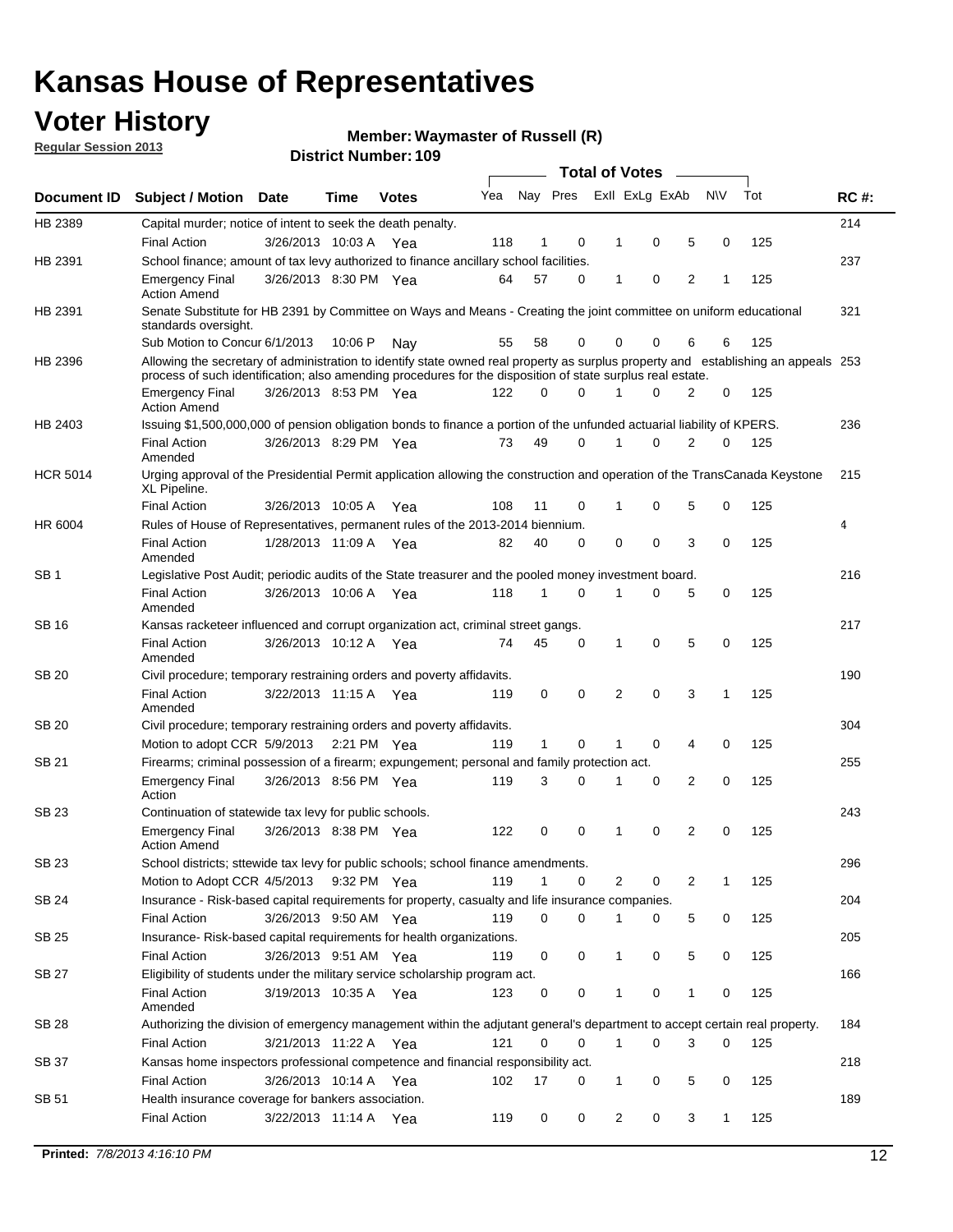## **Voter History**

**Waymaster of Russell (R)**

**Regular Session 2013**

|              |                                                                                                                                                                                                                                                                                                                                                                                                         |                       |               |              |     |          |             | <b>Total of Votes</b> |   | $\frac{1}{2}$  |           |     |             |
|--------------|---------------------------------------------------------------------------------------------------------------------------------------------------------------------------------------------------------------------------------------------------------------------------------------------------------------------------------------------------------------------------------------------------------|-----------------------|---------------|--------------|-----|----------|-------------|-----------------------|---|----------------|-----------|-----|-------------|
| Document ID  | <b>Subject / Motion Date</b>                                                                                                                                                                                                                                                                                                                                                                            |                       | Time          | <b>Votes</b> | Yea | Nay Pres |             | Exll ExLg ExAb        |   |                | <b>NV</b> | Tot | <b>RC#:</b> |
| SB 52        | Mortgage interest rate cap increase.                                                                                                                                                                                                                                                                                                                                                                    |                       |               |              |     |          |             |                       |   |                |           |     | 238         |
|              | <b>Emergency Final</b><br>Action                                                                                                                                                                                                                                                                                                                                                                        | 3/26/2013 8:32 PM Yea |               |              | 120 | 2        | 0           | 1                     | 0 | 2              | 0         | 125 |             |
| <b>SB 56</b> | Transferring the recognition of county fair associations from the secretary of agriculture to the board of county<br>commissioners.                                                                                                                                                                                                                                                                     |                       |               |              |     |          |             |                       |   |                |           |     | 191         |
|              | <b>Final Action</b><br>Amended                                                                                                                                                                                                                                                                                                                                                                          | 3/22/2013 11:21 A     |               | Yea          | 119 | 0        | 0           | 2                     | 0 | 3              | 1         | 125 |             |
| <b>SB 57</b> | Substitute for SB 57 by Committee on Agriculture - Agriculture; powers and duties of the department of agriculture relating to<br>poultry improvement plan and domesticated deer.                                                                                                                                                                                                                       |                       |               |              |     |          |             |                       |   |                |           |     | 192         |
|              | Final Action Sub Bill 3/22/2013 11:24 A Yea<br>Amended                                                                                                                                                                                                                                                                                                                                                  |                       |               |              | 79  | 40       | 0           | 2                     | 0 | 3              | 1         | 125 |             |
| SB 57        | Substitute for SB 57 by Committee on Agriculture - Agriculture; powers and duties of the department of agriculture relating to<br>poultry improvement plan, stockyards and domesticated deer.                                                                                                                                                                                                           |                       |               |              |     |          |             |                       |   |                |           |     | 262         |
|              | Motion to adopt CCR 4/4/2013                                                                                                                                                                                                                                                                                                                                                                            |                       | $2:18$ PM Yea |              | 80  | 42       | 0           |                       | 0 | 2              | 0         | 125 |             |
| SB 58        | Sentencing for unlawful manufacturing of controlled substances.                                                                                                                                                                                                                                                                                                                                         |                       |               |              |     |          |             |                       |   |                |           |     | 219         |
|              | <b>Final Action</b>                                                                                                                                                                                                                                                                                                                                                                                     | 3/26/2013 10:15 A     |               | Yea          | 119 | 0        | 0           | 1                     | 0 | 5              | 0         | 125 |             |
| <b>SB 59</b> | Attorney general; reward for information.                                                                                                                                                                                                                                                                                                                                                               |                       |               |              |     |          |             |                       |   |                |           |     | 193         |
|              | <b>Final Action</b>                                                                                                                                                                                                                                                                                                                                                                                     | 3/22/2013 11:25 A     |               | Yea          | 119 | 0        | $\mathbf 0$ | 2                     | 0 | 3              | 1         | 125 |             |
| SB 62        | Making gas pipeline safety terminology consistent with federal regulations.                                                                                                                                                                                                                                                                                                                             |                       |               |              |     |          |             |                       |   |                |           |     | 163         |
|              | <b>Final Action</b>                                                                                                                                                                                                                                                                                                                                                                                     | 3/19/2013 10:32 A     |               | Yea          | 123 | 0        | 0           | 1                     | 0 | 1              | 0         | 125 |             |
| SB 63        | Elections; voting crimes, penalties and prosecution.                                                                                                                                                                                                                                                                                                                                                    |                       |               |              |     |          |             |                       |   |                |           |     | 246         |
|              | <b>Emergency Final</b><br><b>Action Amend</b>                                                                                                                                                                                                                                                                                                                                                           | 3/26/2013 8:42 PM Nay |               |              | 69  | 53       | 0           | 1                     | 0 | $\overline{2}$ | 0         | 125 |             |
| SB 68        | Driver's license examinations; locations.                                                                                                                                                                                                                                                                                                                                                               |                       |               |              |     |          |             |                       | 0 | 5              |           |     | 220         |
| SB 69        | <b>Final Action</b><br>Motor vehicles; vehicle registration and license plates.                                                                                                                                                                                                                                                                                                                         | 3/26/2013 10:16 A     |               | Yea          | 116 | 3        | 0           | 1                     |   |                | 0         | 125 | 167         |
|              | <b>Final Action</b>                                                                                                                                                                                                                                                                                                                                                                                     | 3/19/2013 10:37 A     |               | Yea          | 117 | 6        | 0           | 1                     | 0 | 1              | 0         | 125 |             |
| SB 74        | Prison-made goods act; prohibiting prisoner production of manufactured or modular homes.                                                                                                                                                                                                                                                                                                                |                       |               |              |     |          |             |                       |   |                |           |     | 221         |
|              | <b>Final Action</b>                                                                                                                                                                                                                                                                                                                                                                                     | 3/26/2013 10:19 A     |               | Yea          | 87  | 32       | 0           | 1                     | 0 | 5              | 0         | 125 |             |
| SB 75        | Record requirements and civil penalties relating to sales of plastic bulk merchandise containers.                                                                                                                                                                                                                                                                                                       |                       |               |              |     |          |             |                       |   |                |           |     | 222         |
|              | <b>Final Action</b>                                                                                                                                                                                                                                                                                                                                                                                     | 3/26/2013 10:21 A     |               | Yea          | 101 | 18       | 0           |                       | 0 | 5              | 0         | 125 |             |
| SB 81        | Open records; requests for criminal justice information; restriction of certain officials' information from publicly accessible<br>records.                                                                                                                                                                                                                                                             |                       |               |              |     |          |             |                       |   |                |           |     | 194         |
|              | <b>Final Action</b><br>Amended                                                                                                                                                                                                                                                                                                                                                                          | 3/22/2013 11:27 A     |               | Yea          | 119 | 0        | 0           | 2                     | 0 | 3              | 1         | 125 |             |
| SB 83        | House Substitute for SB 83 by Committee on Taxation - Income tax deductions and modifications; severance tax; sales tax;<br>delinquent tax liabilities.                                                                                                                                                                                                                                                 |                       |               |              |     |          |             |                       |   |                |           |     | 187         |
|              | Final Action Sub Bill 3/21/2013 11:30 A                                                                                                                                                                                                                                                                                                                                                                 |                       |               | Yea          | 96  | 25       | 0           | 1                     | 0 | 3              | 0         | 125 |             |
| SB 83        | House Substitute for SB 83 by Committee on Taxation--Income tax deductions and modifications; severance tax; sales tax and 260<br>compensating use tax, preseumptions relating to nexus; property tax, exemptions, new automobile manufacturinge property;<br>taxation of watercraft; leased commercial and industrial property appeals; correction of clerical errors.<br>Motion to adopt CCR 4/3/2013 |                       | 10:35 A Yea   |              | 104 | 15       | $\Omega$    | $\mathbf{1}$          | 0 | 3              | 2         | 125 |             |
| SB 84        | House Substitute for SB 84 by Committee on Taxation - Reduction to state income tax rates based on selected actual state                                                                                                                                                                                                                                                                                |                       |               |              |     |          |             |                       |   |                |           |     | 188         |
|              | general fund receipts computations; distribution of revenues from sales and compensating use tax; reduction of<br>Final Action Sub Bill 3/21/2013 11:34 A Yea                                                                                                                                                                                                                                           |                       |               |              | 82  | 39       | $\Omega$    |                       | 0 | 3              | $\Omega$  | 125 |             |
|              | Amended                                                                                                                                                                                                                                                                                                                                                                                                 |                       |               |              |     |          |             |                       |   |                |           |     |             |
| SB 84        | House Substitute for SB 84 -- Reduction to state income tax rates based on selected actual state general fund receipts<br>computations; reduction of itemized deductions.                                                                                                                                                                                                                               |                       |               |              |     |          |             |                       |   |                |           |     | 317         |
|              | Motion to adopt CCR 5/28/2013 2:32 PM Nay                                                                                                                                                                                                                                                                                                                                                               |                       |               |              | 42  | 71       | 0           |                       | 0 | 9              | 2         | 125 |             |
| SB 84        | House Substitute for SB 84 -- Reduction to state income tax rates based on selected actual state general fund receipts<br>computations; reduction of itemized deductions.                                                                                                                                                                                                                               |                       |               |              |     |          |             |                       |   |                |           |     | 319         |
|              | Motion to adopt CCR 5/30/2013 9:14 PM Nav                                                                                                                                                                                                                                                                                                                                                               |                       |               |              | 18  | 94       | 0           |                       | 0 | 9              | 3         | 125 |             |
| SB 85        | Motor vehicle insurance; providing proof of insurance by cellular phone or portable electronic device.<br><b>Final Action</b>                                                                                                                                                                                                                                                                           | 3/20/2013 10:25 A Yea |               |              | 123 | 0        | $\Omega$    |                       | 0 | 1              | 0         | 125 | 175         |
|              |                                                                                                                                                                                                                                                                                                                                                                                                         |                       |               |              |     |          |             |                       |   |                |           |     |             |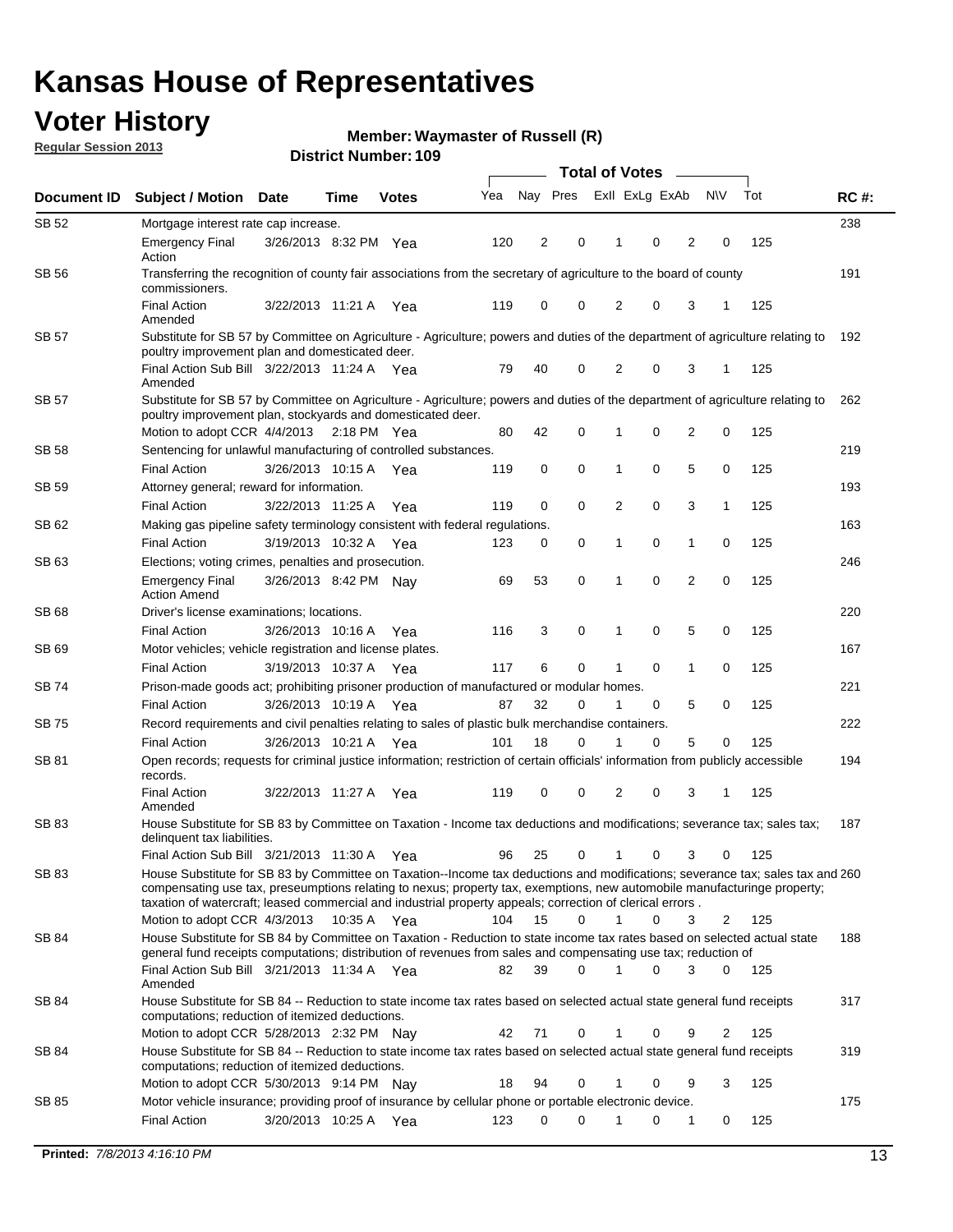## **Voter History**

**Regular Session 2013**

**Waymaster of Russell (R)**

|                    |                                                                                                       | טטו דיסטווווטרו ועווסו |             |              |     | <b>Total of Votes</b> |              |  |                |                |                |              |     |             |
|--------------------|-------------------------------------------------------------------------------------------------------|------------------------|-------------|--------------|-----|-----------------------|--------------|--|----------------|----------------|----------------|--------------|-----|-------------|
| <b>Document ID</b> | <b>Subject / Motion</b>                                                                               | <b>Date</b>            | <b>Time</b> | <b>Votes</b> | Yea |                       | Nay Pres     |  |                | Exll ExLg ExAb |                | <b>NV</b>    | Tot | <b>RC#:</b> |
| <b>SB 88</b>       | Increasing the children's advocacy center assessment fee.                                             |                        |             |              |     |                       |              |  |                |                |                |              |     | 223         |
|                    | <b>Final Action</b><br>Amended                                                                        | 3/26/2013 10:22 A Yea  |             |              | 118 | $\mathbf{1}$          | 0            |  | 1              | 0              | 5              | 0            | 125 |             |
| SB 96              | Motor vehicles; counties with multiple registration facilities; additional registration fee.          |                        |             |              |     |                       |              |  |                |                |                |              |     | 224         |
|                    | <b>Final Action</b><br>Amended                                                                        | 3/26/2013 10:24 A      |             | Yea          | 106 | 12                    | 0            |  | 1              | 0              | 5              | 1            | 125 |             |
| SB 96              | Additional motor vehicle registration fees.                                                           |                        |             |              |     |                       |              |  |                |                |                |              |     | 263         |
|                    | Motion to adopt CCR 4/4/2013                                                                          |                        | 2:21 PM Yea |              | 114 | 8                     | 0            |  | 1              | 0              | 2              | 0            | 125 |             |
| SB 102             | Requiring the state treasurer to provide a list of daily deposits to the secretary of administration. |                        |             |              |     |                       |              |  |                |                |                |              |     | 195         |
|                    | <b>Final Action</b><br>Amended                                                                        | 3/22/2013 11:28 A      |             | Yea          | 119 | 0                     | 0            |  | 2              | 0              | 3              | 1            | 125 |             |
| SB 102             | Enacting the second amendment protection act.                                                         |                        |             |              |     |                       |              |  |                |                |                |              |     | 295         |
|                    | Motion to Adopt CCR 4/5/2013                                                                          |                        | 9:20 PM Yea |              | 96  | 24                    | 0            |  | $\overline{2}$ | $\mathbf 0$    | $\overline{2}$ | 1            | 125 |             |
| SB 111             | Establishing Native American legislative day at the capitol; awarding of high school diplomas.        |                        |             |              |     |                       |              |  |                |                |                |              |     | 245         |
|                    | <b>Emergency Final</b><br><b>Action Amend</b>                                                         | 3/26/2013 8:41 PM Yea  |             |              | 122 | 0                     | $\Omega$     |  |                | 0              | $\overline{2}$ | 0            | 125 |             |
| SB 113             | Credit unions; changes in certain loan limitations.                                                   |                        |             |              |     |                       |              |  |                |                |                |              |     | 234         |
|                    | <b>Emergency Final</b><br>Action                                                                      | 3/26/2013 8:25 PM Yea  |             |              | 122 | 0                     | 0            |  | 1              | $\mathbf 0$    | $\overline{2}$ | 0            | 125 |             |
| <b>SB 118</b>      | Relating to law enforcement reporting and investigation of missing persons.                           |                        |             |              |     |                       |              |  |                |                |                |              |     | 225         |
|                    | <b>Final Action</b>                                                                                   | 3/26/2013 10:25 A      |             | Yea          | 119 | 0                     | 0            |  | 1              | 0              | 5              | 0            | 125 |             |
| SB 120             | Enacting the Kansas farmers' market promotion act.                                                    |                        |             |              |     |                       |              |  |                |                |                |              |     | 196         |
|                    | <b>Final Action</b><br>Amended                                                                        | 3/22/2013 11:31 A Yea  |             |              | 68  | 51                    | 0            |  | 2              | $\mathbf 0$    | 3              | 1            | 125 |             |
| SB 122             | Kansas administrative procedure act; service of order or notice.<br>226                               |                        |             |              |     |                       |              |  |                |                |                |              |     |             |
|                    | <b>Final Action</b><br>Amended                                                                        | 3/26/2013 10:26 A Yea  |             |              | 119 | 0                     | $\mathbf 0$  |  | 1              | 0              | 5              | 0            | 125 |             |
| SB 122             | Elections; unauthorized voting disclosures.                                                           |                        |             |              |     |                       |              |  |                |                |                |              |     | 286         |
|                    | Motion to Adopt CCR 4/5/2013                                                                          |                        | 6:23 PM     | Yea          | 89  | 31                    | 0            |  | 2              | 0              | $\overline{2}$ | $\mathbf{1}$ | 125 |             |
| SB 124             | Amending the Kansas restraint of trade act.                                                           |                        |             |              |     |                       |              |  |                |                |                |              |     | 227         |
|                    | <b>Final Action</b><br>Amended                                                                        | 3/26/2013 10:27 A      |             | Yea          | 116 | 2                     | 1            |  | 1              | $\mathbf 0$    | 5              | $\mathbf 0$  | 125 |             |
| SB 124             | Amending the Kansas restraint of trade act.                                                           |                        |             |              |     |                       |              |  |                |                |                |              |     | 273         |
|                    | Motion to Adopt CCR 4/5/2013                                                                          |                        | 11:06 A     | Yea          | 97  | 23                    | 0            |  | 2              | 0              | $\overline{2}$ | 1            | 125 |             |
| SB 128             | Career technical education incentive program amendments.                                              |                        |             |              |     |                       |              |  |                |                |                |              |     | 168         |
|                    | <b>Final Action</b><br>Amended                                                                        | 3/19/2013 10:39 A      |             | Yea          | 123 | 0                     | 0            |  | 1              | 0              | 1              | 0            | 125 |             |
| SB 129             | Bank commissioner; certain fees and hearing costs.                                                    |                        |             |              |     |                       |              |  |                |                |                |              |     | 254         |
|                    | <b>Emergency Final</b><br><b>Action Amend</b>                                                         | 3/26/2013 8:55 PM Yea  |             |              | 110 | 12                    | 0            |  | 1              | 0              | $\overline{2}$ | 0            | 125 |             |
| SB 129             | Mortgage interest rate cap increase.                                                                  |                        |             |              |     |                       |              |  |                |                |                |              |     | 272         |
|                    | Motion to Adopt CCR 4/5/2013                                                                          |                        | 10:42 A Yea |              | 121 | $\mathbf 0$           | 0            |  | 2              | 0              | $\overline{2}$ | 0            | 125 |             |
| SB 135             | Transferring boiler inspection duties from the department of labor to the state fire marshal.         |                        |             |              |     |                       |              |  |                |                |                |              |     | 228         |
|                    | <b>Final Action</b>                                                                                   | 3/26/2013 10:28 A Yea  |             |              | 114 | 5                     | 0            |  | $\mathbf{1}$   | 0              | 5              | 0            | 125 |             |
| SB 136             | Providing veterans designation on driver's licenses and nondriver identification cards.               |                        |             |              |     |                       |              |  |                |                |                |              |     | 244         |
|                    | <b>Emergency Final</b><br><b>Action Amend</b>                                                         | 3/26/2013 8:39 PM Yea  |             |              | 119 | 3                     | 0            |  | $\mathbf{1}$   | 0              | $\overline{2}$ | 0            | 125 |             |
| SB 139             | Kansas money transmitter act.                                                                         |                        |             |              |     |                       |              |  |                |                |                |              |     | 229         |
|                    | <b>Final Action</b>                                                                                   | 3/26/2013 10:30 A Yea  |             |              | 117 | $\mathbf{1}$          | $\mathbf{1}$ |  | $\mathbf{1}$   | 0              | 5              | 0            | 125 |             |
| SB 142             | Abortion; concerning civil actions related to abortion.                                               |                        |             |              |     |                       |              |  |                |                |                |              |     | 241         |
|                    | Emergency Final<br>Action                                                                             | 3/26/2013 8:36 PM Yea  |             |              | 89  | 33                    | 0            |  | 1              | 0              | $\overline{2}$ | 0            | 125 |             |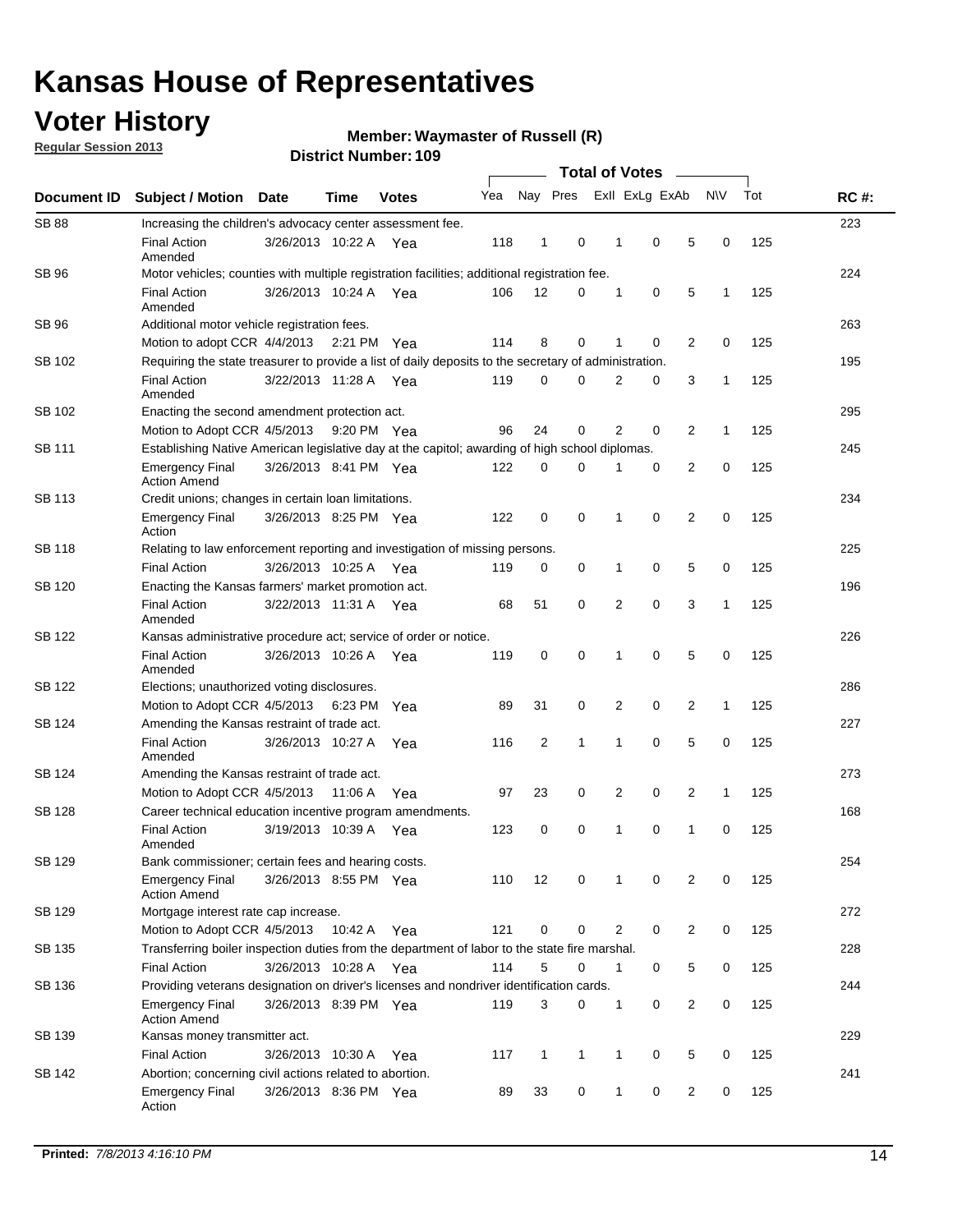## **Voter History**

**Regular Session 2013**

#### **Waymaster of Russell (R)**

|                 |                                                                                                                                                                                                       |                       |             |               | <b>Total of Votes</b> |          |   |                |                |                |     |     |             |
|-----------------|-------------------------------------------------------------------------------------------------------------------------------------------------------------------------------------------------------|-----------------------|-------------|---------------|-----------------------|----------|---|----------------|----------------|----------------|-----|-----|-------------|
| Document ID     | <b>Subject / Motion Date</b>                                                                                                                                                                          |                       | Time        | <b>Votes</b>  | Yea                   | Nay Pres |   |                | Exll ExLg ExAb |                | N\V | Tot | <b>RC#:</b> |
| SB 149          | Drug screening for recipients of cash assistance and unemployment benefits.                                                                                                                           |                       |             |               |                       |          |   |                |                |                |     |     | 239         |
|                 | <b>Emergency Final</b><br><b>Action Amend</b>                                                                                                                                                         | 3/26/2013 8:33 PM Yea |             |               | 106                   | 16       | 0 | 1              | 0              | 2              | 0   | 125 |             |
| SB 164          | Relating to the director of vehicles regulating providers of motor vehicle functions.                                                                                                                 |                       |             |               |                       |          |   |                |                |                |     |     | 247         |
|                 | <b>Emergency Final</b><br><b>Action Amend</b>                                                                                                                                                         | 3/26/2013 8:43 PM Yea |             |               | 117                   | 5        | 0 | $\mathbf{1}$   | 0              | $\overline{2}$ | 0   | 125 |             |
| SB 164          | Relating to the director of vehicles regulating providers of motor vehicle functions.                                                                                                                 |                       |             |               |                       |          |   |                |                |                |     |     | 268         |
|                 | Motion to adopt CCR 4/4/2013 5:32 PM Yea                                                                                                                                                              |                       |             |               | 111                   | 9        | 0 | 1              | 0              | $\overline{2}$ | 2   | 125 |             |
| SB 166          | Insurers supervision, rehabilitation and liquidation act; derivatives.                                                                                                                                |                       |             |               |                       |          |   |                |                |                |     |     | 206         |
|                 | <b>Final Action</b>                                                                                                                                                                                   | 3/26/2013 9:52 AM Yea |             |               | 119                   | 0        | 0 | 1              | 0              | 5              | 0   | 125 |             |
| <b>SB 168</b>   | Limiting nuisance actions against certain agricultural activities.                                                                                                                                    |                       |             |               |                       |          |   |                |                |                |     |     | 169         |
|                 | <b>Final Action</b><br>Amended                                                                                                                                                                        | 3/19/2013 10:40 A Yea |             |               | 111                   | 12       | 0 | 1              | $\mathbf 0$    | 1              | 0   | 125 |             |
| SB 168          | Limiting nuisance actions against certain agricultural activities.                                                                                                                                    |                       |             |               |                       |          |   |                |                |                |     |     | 264         |
|                 | Motion to adopt CCR 4/4/2013                                                                                                                                                                          |                       |             | $2:30$ PM Yea | 110                   | 12       | 0 | 1              | 0              | 2              | 0   | 125 |             |
| SB 171          | School districts; amendments to Kansas uniform financial accounting and reporting act.                                                                                                                |                       |             |               |                       |          |   |                |                |                |     |     | 248         |
|                 | <b>Emergency Final</b><br><b>Action Amend</b>                                                                                                                                                         | 3/26/2013 8:44 PM Yea |             |               | 122                   | 0        | 0 | 1              | 0              | 2              | 0   | 125 |             |
| SB 171          | School districts; amendments to Kansas uniform financial accounting and reporting act.                                                                                                                |                       |             |               |                       |          |   |                |                |                |     |     | 285         |
|                 | Motion to Adopt CCR 4/5/2013 6:19 PM Nay                                                                                                                                                              |                       |             |               | 63                    | 57       | 0 | $\overline{2}$ | 0              | 2              | 1   | 125 |             |
| SB 171          | Appropriations for FY 2013, FY 2014, FY 2015, FY 2016, FY 2017 and FY 2018 for various state agencies; capital<br>improvement projects; claims against the state.                                     |                       |             |               |                       |          |   |                |                |                |     |     | 320         |
|                 | Motion to adopt CCR 6/1/2013 4:30 PM Yea                                                                                                                                                              |                       |             |               | 63                    | 51       | 0 | 0              | 0              | 8              | 3   | 125 |             |
| SB 187          | Establishing the workers compensation and employment security boards nominating committee; administrative law judge<br>appointment; workers compensation appeals board.                               |                       |             |               |                       |          |   |                |                |                |     | 242 |             |
|                 | <b>Emergency Final</b><br><b>Action Amend</b>                                                                                                                                                         | 3/26/2013 8:37 PM Yea |             |               | 88                    | 34       | 0 | 1              | 0              | 2              | 0   | 125 |             |
| SB 187          | Amending workers compensation law provisions; establishing the workers compensation and employment security boards<br>nominating committee; notice requirements; workplace health and safety program. |                       |             |               |                       |          |   |                |                |                |     |     | 274         |
|                 | Motion to Adopt CCR 4/5/2013 11:26 A Yea                                                                                                                                                              |                       |             |               | 89                    | 31       | 0 | 2              | 0              | 3              | 0   | 125 |             |
| SB 199          | University of Kansas medical center; midwest center for stem cell therapy.                                                                                                                            |                       |             |               |                       |          |   |                |                |                |     |     | 235         |
|                 | Emergency Final<br><b>Action Amend</b>                                                                                                                                                                | 3/26/2013 8:26 PM Yea |             |               | 90                    | 32       | 0 | 1              | 0              | 2              | 0   | 125 |             |
| SB 199          | Health care; stem cell therapy and unused medications.                                                                                                                                                |                       |             |               |                       |          |   |                |                |                |     |     | 290         |
|                 | Motion to Adopt CCR 4/5/2013                                                                                                                                                                          |                       | 7:52 PM Yea |               | 90                    | 30       | 0 | $\overline{2}$ | 0              | 2              | 1   | 125 |             |
| SB 216          | Allowing a public building commission to acquire land for a municipal university similar to what such commission is currently<br>allowed to do for any state university.                              |                       |             |               |                       |          |   |                |                |                | 185 |     |             |
|                 | <b>Final Action</b>                                                                                                                                                                                   | 3/21/2013 11:23 A Yea |             |               | 121                   | 0        | 0 | 1              | 0              | 3              | 0   | 125 |             |
| SB 246          | Reconciling amendments to certain statutes.                                                                                                                                                           |                       |             |               |                       |          |   |                |                |                |     |     | 315         |
|                 | <b>Emergency Final</b><br>Action                                                                                                                                                                      | 5/23/2013 2:14 PM Yea |             |               | 111                   | 0        | 0 | 1              | 0              | 8              | 5   | 125 |             |
| <b>SCR 1604</b> | Joint rules for the Senate and House of Representatives, 2013-2014.                                                                                                                                   |                       |             |               |                       |          |   |                |                |                |     |     | 5           |
|                 | <b>Final Action</b><br>Amended                                                                                                                                                                        | 1/28/2013 11:12 A Yea |             |               | 81                    | 41       | 0 | 0              | 0              | 3              | 0   | 125 |             |
| <b>SCR 1606</b> | Honoring pregnancy maintenance resource centers.                                                                                                                                                      |                       |             |               |                       |          |   |                |                |                |     |     | 240         |
|                 | <b>Emergency Final</b><br>Action                                                                                                                                                                      | 3/26/2013 8:34 PM Yea |             |               | 122                   | 0        | 0 | 1              | 0              | 2              | 0   | 125 |             |